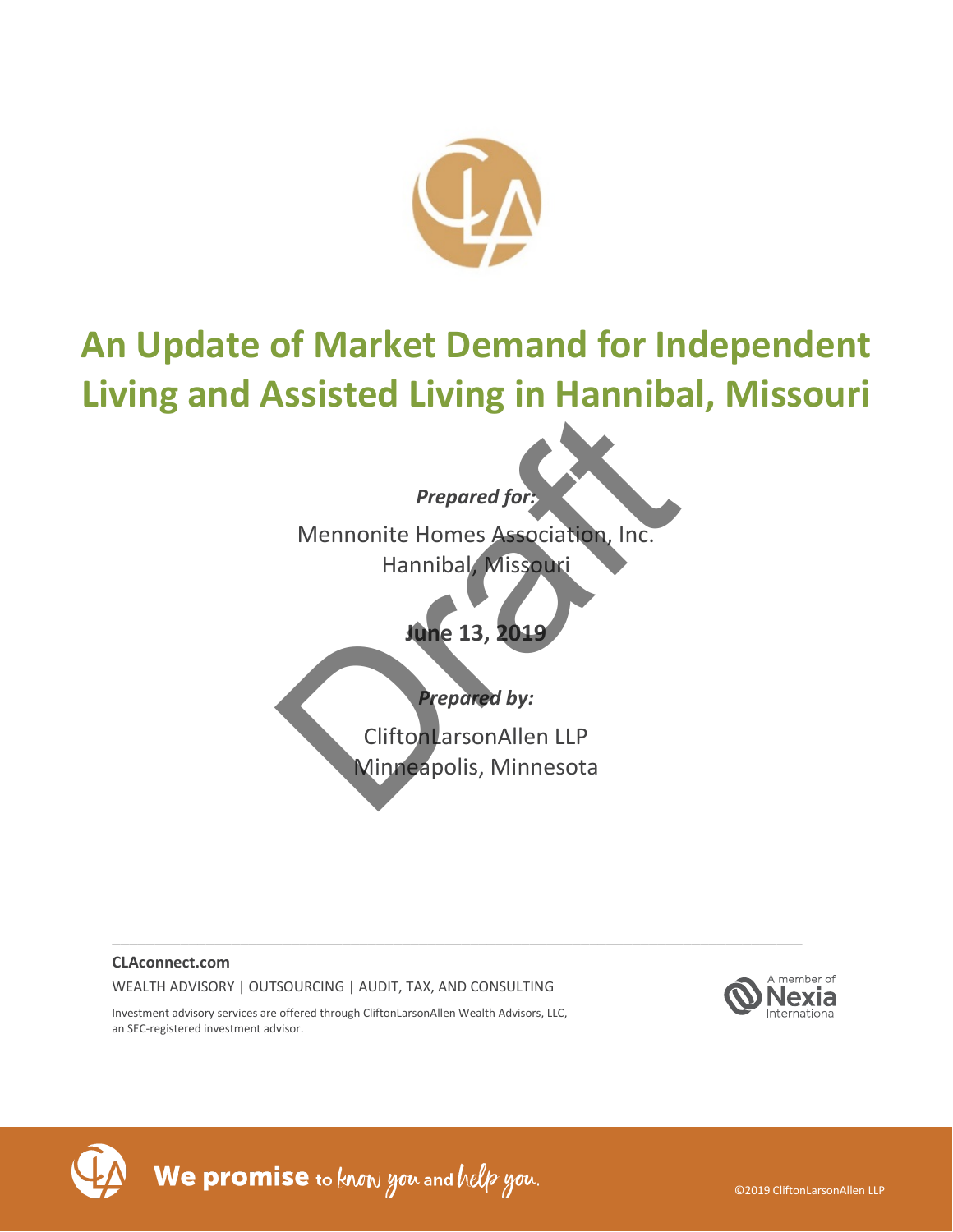# **I. Summary of Findings**

### **Study Objectives and Methodology**

- CliftonLarsonAllen LLP ("CLA") was engaged by Mennonite Homes Association, Inc. dba Beth Haven ("Beth Haven") to update the Demand Analysis portion of the Market Assessment conducted for Beth Haven in 2011 (the "Original Study") and updated in 2016 for independent living and assisted living senior housing in Hannibal, Missouri.
- The study consisted of demographic analysis including senior population and household growth, age distribution, household income, senior household tenure trends, home values and analysis of the current competitive market-rate senior housing (including pending projects). The study also provides an updated estimate of potential for future demand for the Beth Haven (the "Community") Market Area.

### **Key Findings**

- **Population growth projections for 2024 in the Market Area show continued increases in all of the senior** age cohorts with the age 65-to-74 sub-group projected to have the strongest growth at 3.1 percent annually. The age 75-to-84 and 85 & over cohort have projected growth rates of 1.1 percent and 0.8 percent, respectively. projections for 2024 in the Market Area show continued in<br>e age 65-to-74 sub-group projected to have the strongest g<br>75-to-84 and 85 & over cohort have projected growth hates<br>ly.<br>eends closely parallel the population trend
- Senior household trends closely parallel the population trends. The age 65-to-74 cohort is estimated to grow by 2.9 percent annually through 2024, reaching 2,274 households.
- An estimated 47.4 percent of Market Area senior households age 75-and-over have incomes of \$35,000 or more in 2019 (703 households) and 30.8 percent have incomes of \$50,000 or more (457 households). This represents a base of older senior households that could afford market-rate housing-with-services.
- The value of a seniors' home is important to senior housing in that many seniors will utilize the proceeds of the sale of a home to pay for senior housing. The median home value in the Market Area is estimated at \$125,329 in 2019 by Environics Analytics, nearly doubling since 2000.
- The Market Area has limited senior living facilities. There is one existing independent living community in the Market Area, with rents too low to be comparable. And, there is one existing assisted living community in the Market Area, with limited comparable units.
- Per local sources, there are no pending senior housing projects in the approval stages or under construction in the Market Area that are anticipated to be comparable with the Community.
- Demand was calculated for independent living and assisted living in the Market Area. Moderate demand is shown for independent living and assisted living at rent levels of \$1,900 per month or less for independent living and up to \$3,850 for assisted living.
- Based upon demographic trends and unit demand calculations, it appears there is support of additional independent living and assisted living units in the Beth Haven Market Area.

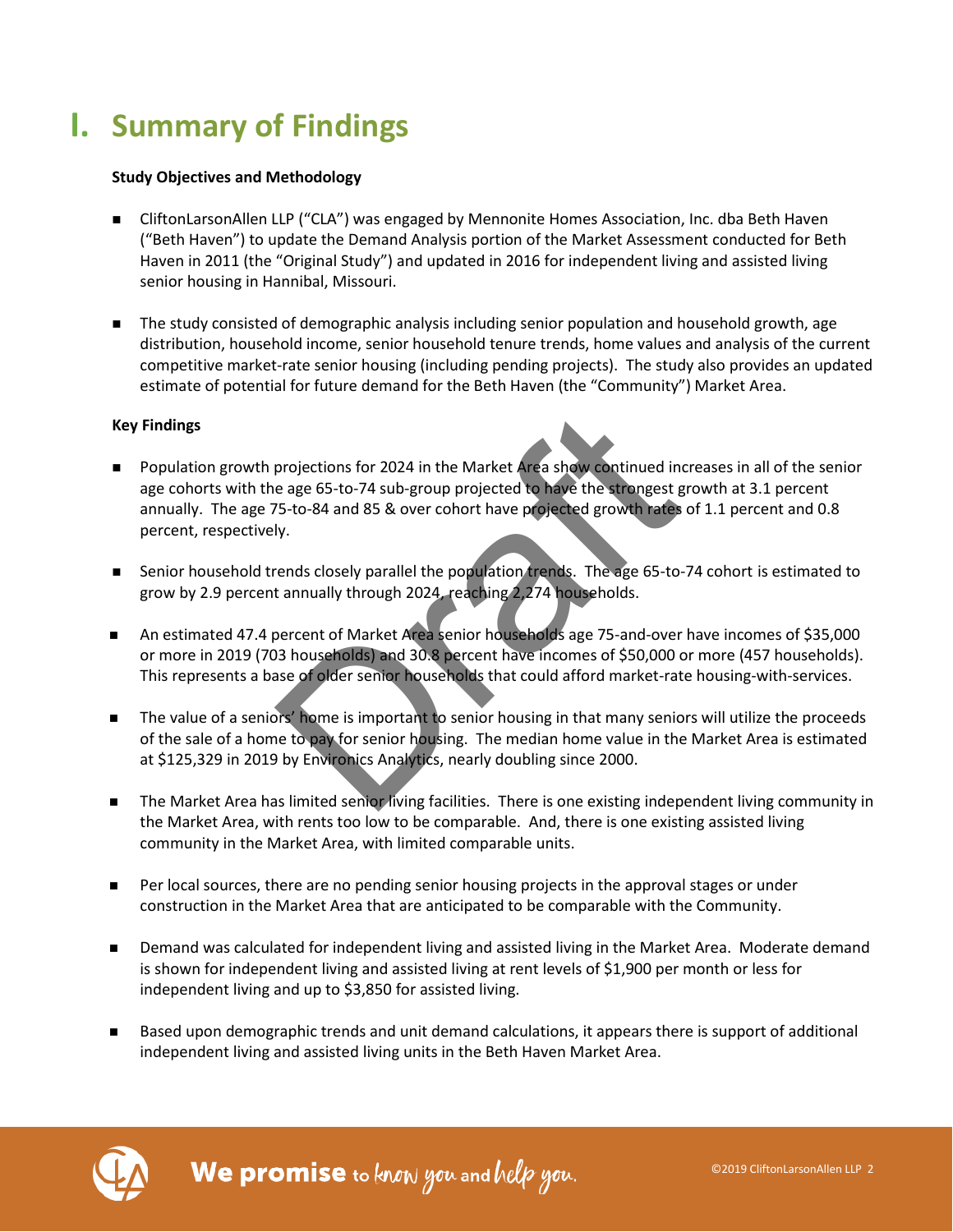# **II. MARKET AREA DEFINITION**

A Market Area was defined for this study based on the estimated primary draw area of seniors interested in moving to senior housing in Hannibal. The Market Area uses the same ZIP Code boundaries used in the 2016 study and was based on the ZIP Codes of residents at Beth Haven, geographic barriers, transportation patterns, discussion with representatives of Beth Haven and our knowledge of the draw areas for senior housing. The following ZIP Codes (with their respective US Postal Services names) were included in the Market Area:

- $\triangleright$  63401, Hannibal
- 63436, Center
- $\triangleright$  63441, Frankford
- $\geq$  63459. New London

The Market Area is bordered on the east by the Mississippi River and extends approximately four miles to the north, 10 miles to the west and 15 to 20 miles to the south. The following presents a map of the Market Area:



Source: Maptitude

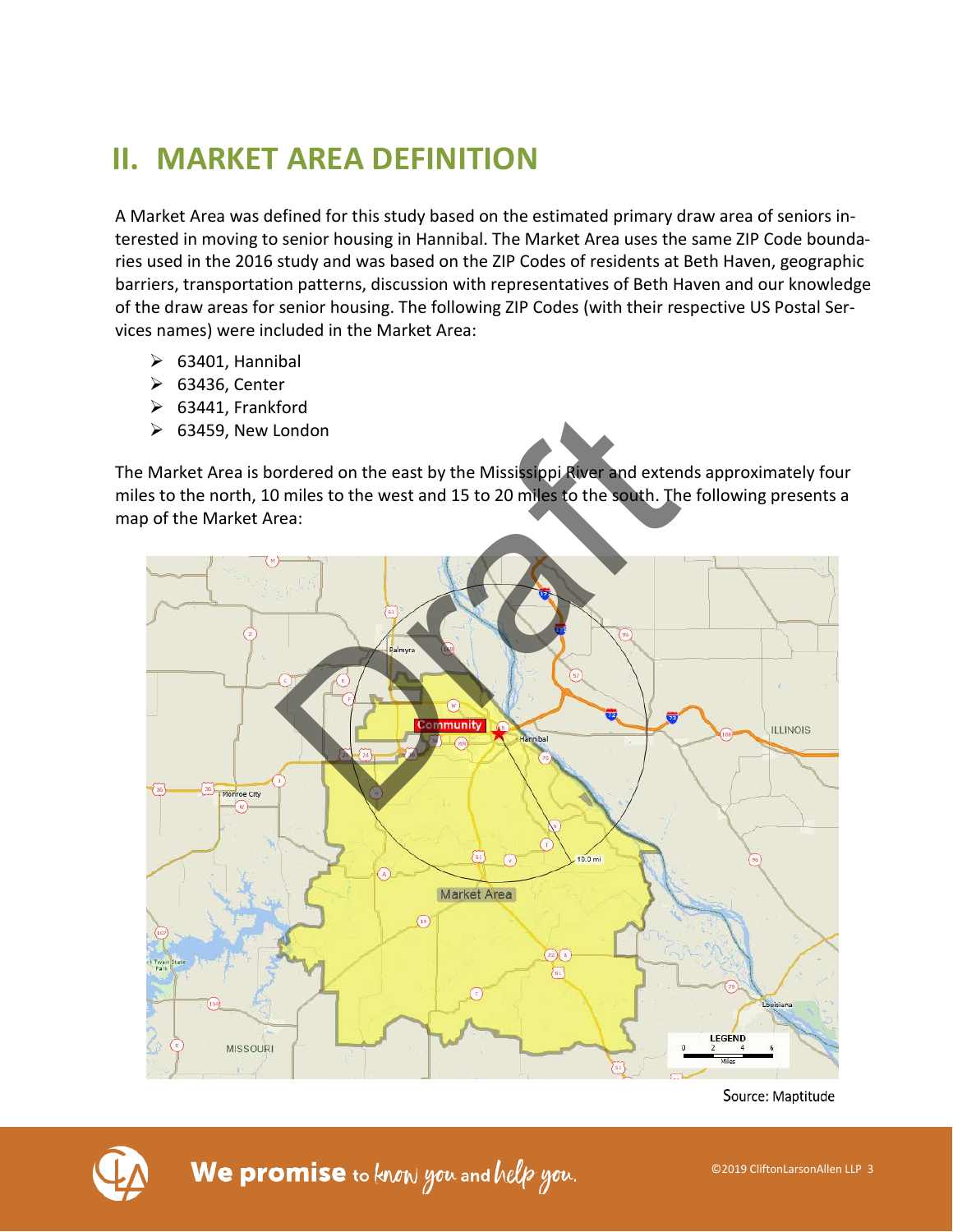# **III. DEMOGRAPHIC REVIEW**

In order to measure the market potential for additional senior housing, CLA updated key demographic data related to the senior population and household base in the Market Area. Tables 1 through 5 present this data.

For purposes of this analysis, "senior" refers to persons or householders who are at least 65 years old. Tables break information into three sub-groups within the senior cohort: age 65-to-74, 75-to-84 and age 85-and-over. Tables show the information for the State of Missouri (or the "State") for comparison purposes.

Data for 2000 and 2010 is from the U.S. Census Bureau ("U.S. Census") while estimates for 2019 and projections for 2024 are from Environics Analytics ("Environics"), a national demographic data services firm.

### **Senior Population and Household Growth – 2000-2024**

### Senior Population

- There were an estimated 4,357 persons age 65-and-over in the Market Area in 2010, approximately the same number as in 2000. By 2024, the Market Area is estimated to reach 5,922 persons, a 35.9 percent increase from 2010.
- The age cohort expecting the largest growth from 2010 to 2019 is the 65-to-74 group. From 2010 to 2019 the 65-to-74 cohort is projected to grow by 3.7 percent annually, compared to 3.6 percent annually in Missouri. This cohort is projected to grow by 3.1 percent annually from 2019 to 2024, compared to 3.5 percent in Missouri. This growth reflects the aging of the Baby Boom generation, persons' born between 1948 and 1964. i is from the U.S. Census Bureau ("U.S. Census") while estime<br>
e from Environics Analytics ("Environics"), a national demog<br>
Household Growth – 2000-2024<br>
ated 4,357 persons age 65-and-over in the Market Area in<br>
10000. By
- From 2019 to 2024, the majority of growth amongst seniors age 75-and-over is projected to be from the 75-to-84 cohort, which is projected to grow at 1.1 percent annually, compared to 2.0 percent projected for the state of Missouri for the same age group.
- The age 85-and-over cohort is projected to grow at 0.8 percent annually from 2019 to 2024, a faster annual growth rate than from 2010 to 2019.

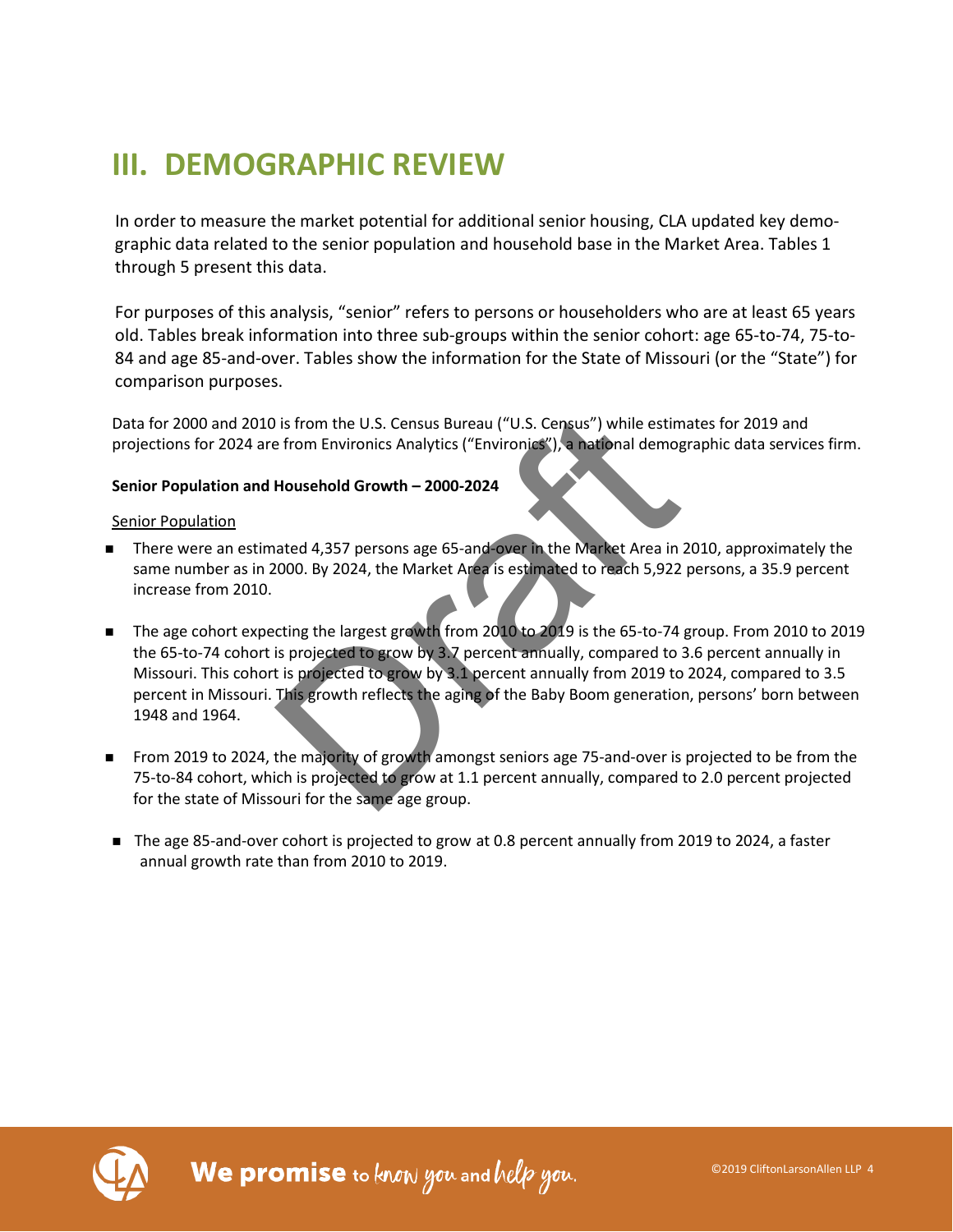

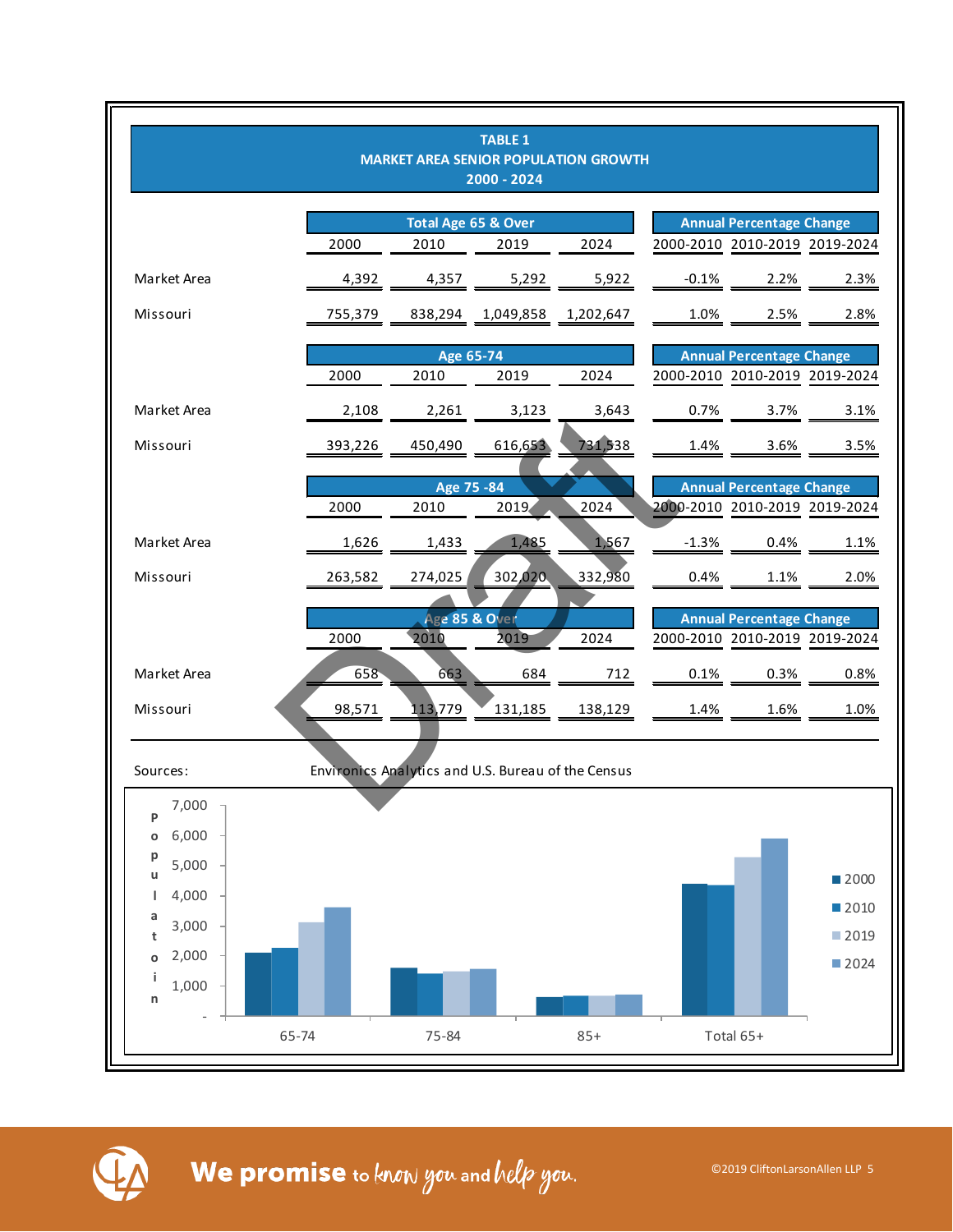### Senior Households

Household trends are a more important indicator of housing demand than population since households represent occupied housing units. The following are key points from Table 2:

- Senior household trends closely parallel the population trends in the Market Area with the most significant growth projected for the 65-to-74 age cohort from 2010 to 2024.
- In the Market Area, the number of households in the age 65-to-74 cohort is estimated to have increased by 3.5 percent annually from 2010 through 2019, with continued projected growth of 2.9 percent annually through 2024 for a total growth of 836 households from 2010 to 2024. By comparison, Missouri is estimated to see growth of 3.4 percent annually from 2010 to 2019 and 3.3 percent annually is projected from 2019 to 2024.
- Households in the 75-to-84 cohort grew by 0.4 percent annually in the Market Area from 2010 to 2019, and this growth rate is estimated to ramp up to 1.1 percent annually from 2019 to 2024. In comparison, the number of 75-to-84 households in Missouri is estimated to grow at 0.9 percent annually from 2010 to 2019 and 1.8 percent annually is projected from 2019 to 2024. 75-to-84 cohort grew by 0.4 percent annually in the Market<br>
e is estimated to ramp up to 1.1 percent annually from 201<br>
0-84 households in Missouri is estimated to grow at 0.9 per<br>
nt annually is projected from 2019 to 202
- The age 75-and-over cohort, the key age group for senior housing and services, is projected to add 73 households from 2019 to 2024, or approximately 15 households per year.
- **Demand is likely to increase further in the Market Area through the 2020's as the Baby-Boom generation** ages into their mid to upper 70s. The oldest baby boomer begins turning age 75 in 2021.

### **Age 75+ Proportion of Total Population and Households**

- Table 3 shows that both the Market Area and Missouri are projected to see continued increases in the proportion of senior (75-and-over) population and households. Note that the percentage increases in Table 3 are for the full periods, not an average annual increase as shown in Tables 1 and 2.
- Estimates show the Market Area posted a slight decrease in population from 2010 to 2019 of 1.3 percent and is projected to remain flat over the next five years to 2024. The state of Missouri is projected to have population growth through 2024, at an overall rate of 1.6 percent.
- The proportion of senior population/households age 75-and-over (the key market for housing-withservices) to total population/households is shown in the bottom half of Table 3. The 75-and-over population percentage of the total population was at 7.4 percent in 2010. It is projected to increase to 8.1 percent by 2024 in the Market Area. The proportion of 75-and-over households is also projected to increase, from 12.6 percent in 2010 to 13.8 percent in 2024.
- The Market Area has historically had a higher proportion of age 75-and-over populations and households than the state of Missouri and that trend continues through 2024.

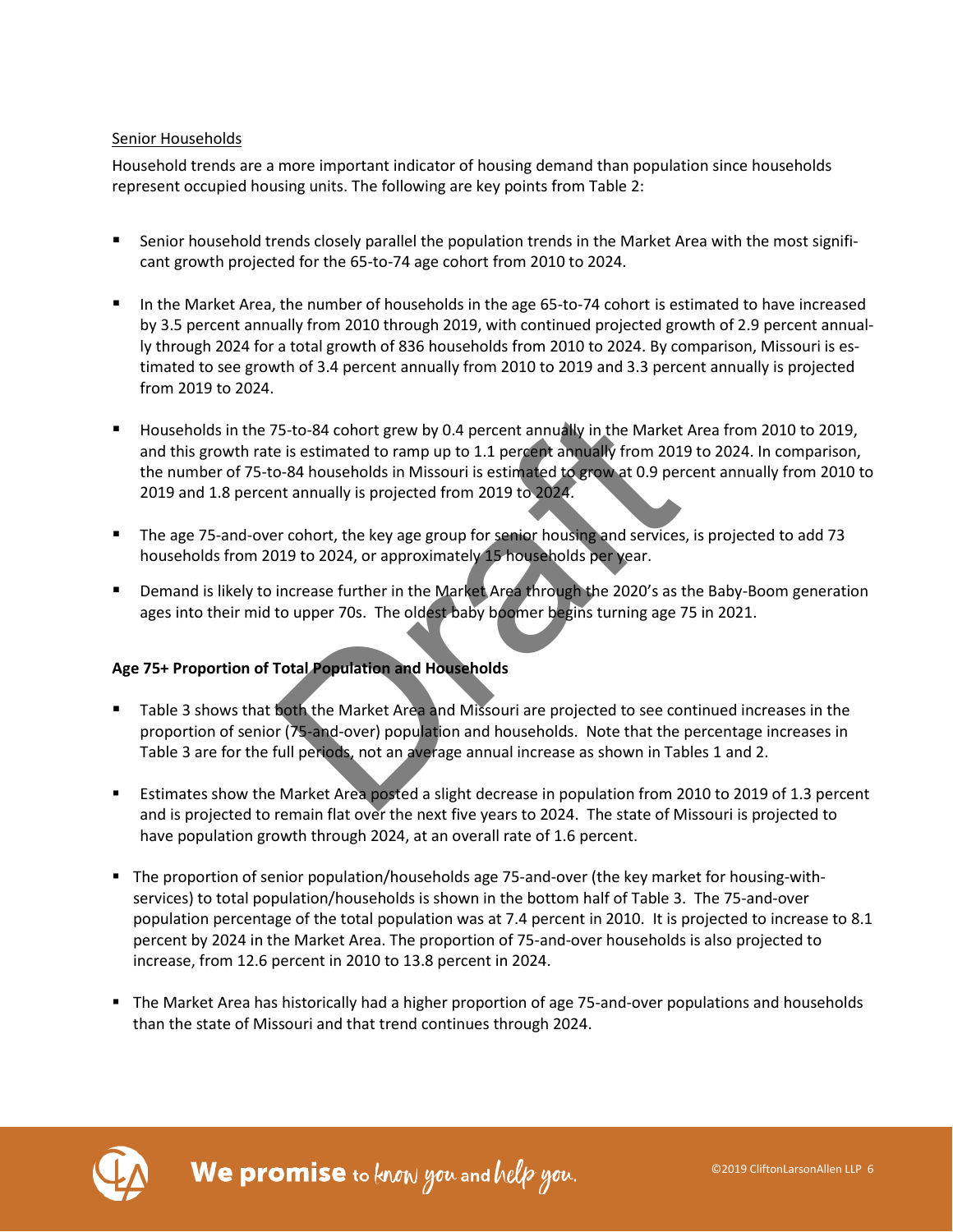

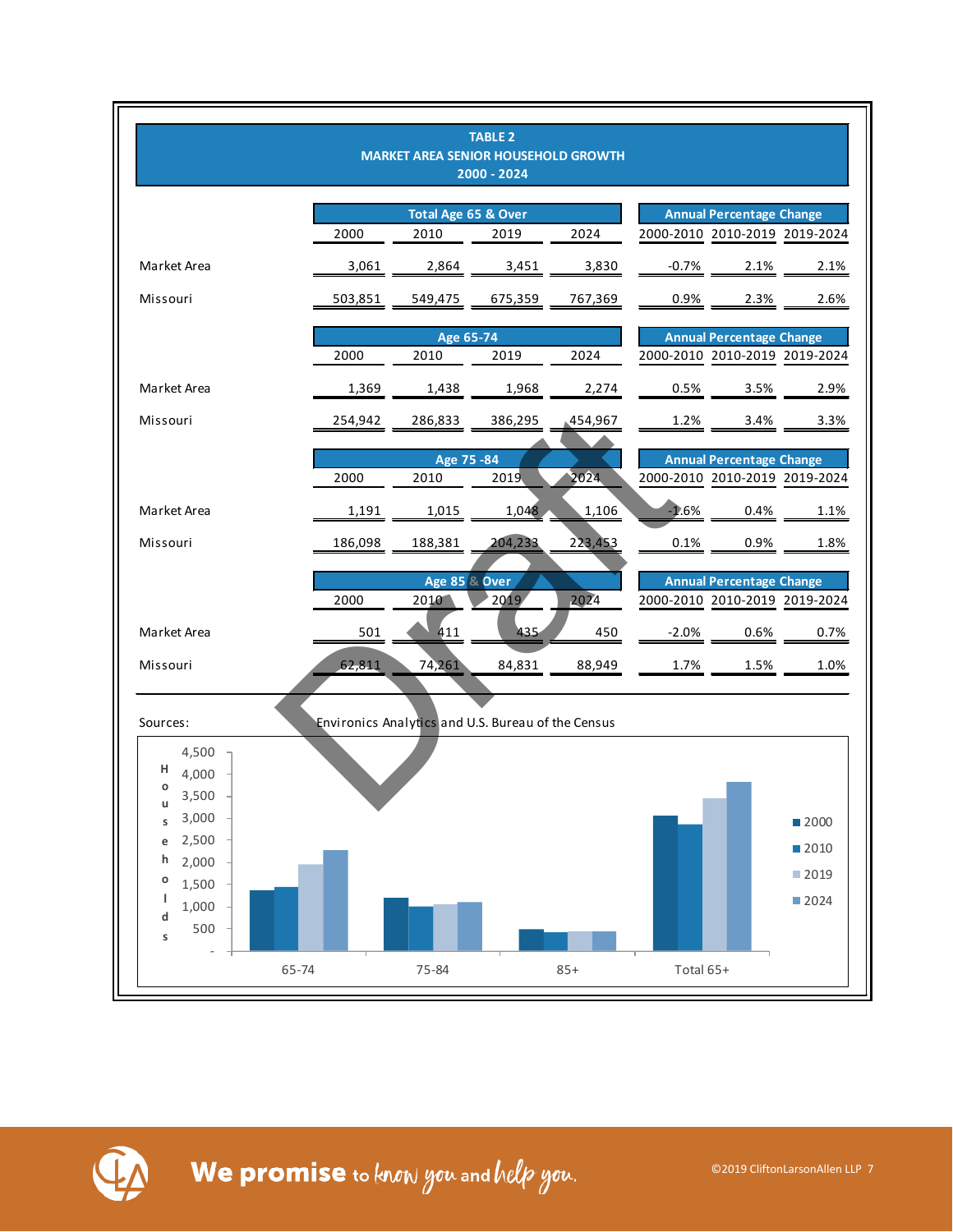|                                                                                                                                                                                                              |                            |                   |                           | <b>TABLE 3</b><br>TOTAL POPULATION AND HOUSEHOLD GROWTH - MARKET AREA<br>2000 - 2024 |                  |      |                          |         |                  |      |
|--------------------------------------------------------------------------------------------------------------------------------------------------------------------------------------------------------------|----------------------------|-------------------|---------------------------|--------------------------------------------------------------------------------------|------------------|------|--------------------------|---------|------------------|------|
|                                                                                                                                                                                                              |                            | <b>HISTORICAL</b> |                           | <b>ESTIMATE/PROJECTION</b>                                                           |                  |      | <b>CHANGE</b>            |         |                  |      |
|                                                                                                                                                                                                              | <b>U.S. Census</b><br>2000 | 2010              | <b>Environics</b><br>2019 | 2024                                                                                 | 2000-2010<br>No. | Pct. | 2010-2019<br>No.<br>Pct. |         | 2019-2024<br>No. | Pct. |
| <b>Total Population</b>                                                                                                                                                                                      |                            |                   |                           |                                                                                      |                  |      |                          |         |                  |      |
| Market Area                                                                                                                                                                                                  | 28,118                     | 28,496            | 28,117                    | 28,103                                                                               | 378              | 1.3% | -379                     | $-1.3%$ | -14              | 0.0% |
| Missouri                                                                                                                                                                                                     | 5,595,211                  | 5,988,927         | 6,141,815                 | 6,241,756                                                                            | 393,716          | 7.0% | 152,888                  | 2.6%    | 99,941           | 1.6% |
| <b>Total Households</b>                                                                                                                                                                                      |                            |                   |                           |                                                                                      |                  |      |                          |         |                  |      |
| Market Area                                                                                                                                                                                                  | 11,057                     | 11,315            | 11,263                    | 11,298                                                                               | 258              | 2.3% | -52                      | $-0.5%$ | 35               | 0.3% |
| Missouri                                                                                                                                                                                                     | 2,194,608                  | 2,375,611         | 2,452,321                 | 2,497,815                                                                            | 181,003          | 8.2% | 76,710                   | 3.2%    | 45,494           | 1.9% |
| AGE 75+ AS PERCENT OF TOTAL POPULATION/HOUSEHOLDS<br>Population                                                                                                                                              | 2000                       | 2010              | 2019                      | 2024                                                                                 |                  |      |                          |         |                  |      |
| Market Area                                                                                                                                                                                                  | 8.1%                       | 7.4%              | 7.7%                      | 8.1%                                                                                 |                  |      |                          |         |                  |      |
| Missouri                                                                                                                                                                                                     | 6.5%                       | 6.5%              | 7.1%                      | 7.5%                                                                                 |                  |      |                          |         |                  |      |
| <b>Households</b>                                                                                                                                                                                            |                            |                   |                           |                                                                                      |                  |      |                          |         |                  |      |
| Market Area                                                                                                                                                                                                  | 15.3%                      | 12.6%             | 13.2%                     | 13.8%                                                                                |                  |      |                          |         |                  |      |
| Missouri                                                                                                                                                                                                     | 11.3%                      | 11.1%             | 11.8%                     | 12.5%                                                                                |                  |      |                          |         |                  |      |
| Sources: U.S. Census, Environics Analytics                                                                                                                                                                   |                            |                   |                           |                                                                                      |                  |      |                          |         |                  |      |
| <b>Senior Household Incomes</b>                                                                                                                                                                              |                            |                   |                           |                                                                                      |                  |      |                          |         |                  |      |
| Table 4 shows income data for the Market Area and Missouri estimated for 2019 and projected to 2024.<br>The table shows that the 2019 estimated median senior household income in the Market Area (\$40,453) |                            |                   |                           |                                                                                      |                  |      |                          |         |                  |      |

### **Senior Household Incomes**

- Table 4 shows income data for the Market Area and Missouri estimated for 2019 and projected to 2024. The table shows that the 2019 estimated median senior household income in the Market Area (\$40,453) is slightly lower than the household income in Missouri (\$41,808) for the age 65-and-over age group overall.
- The median income declines with age:
	- $\triangleright$  Market Area seniors age 65-to-74 have an estimated median income of \$46,568 compared to \$48,434 for Missouri in 2019;
	- $\triangleright$  Market Area seniors age 75-to-84 have an estimated median income of \$35,902 compared to \$36,543 for Missouri in 2019;
	- Market Area seniors age 85-and-over have an estimated median income of \$25,752 compared to \$28,894 for Missouri in 2019.
- The table also shows that an estimated 47.4 percent of Market Area senior households age 75-and-over have incomes of \$35,000 or more in 2019 (703 households) and 30.8 percent have incomes of \$50,000 or more (457 households). This represents a base of older senior households that could afford market-rate housing-with-services.

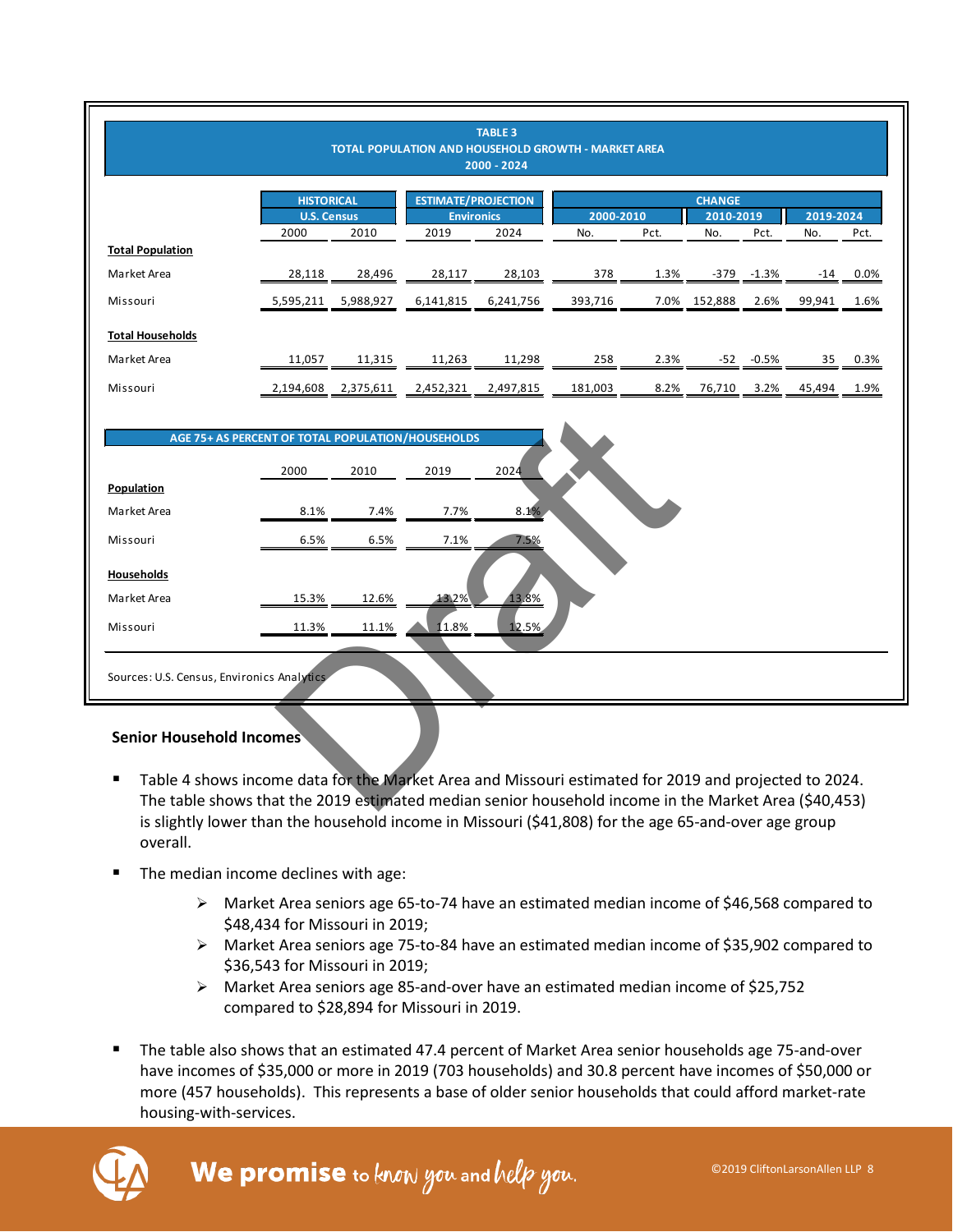|                       |                |              |                    |                                             | <b>TABLE 4</b> |                |                |                 |                |           |
|-----------------------|----------------|--------------|--------------------|---------------------------------------------|----------------|----------------|----------------|-----------------|----------------|-----------|
|                       |                |              |                    | <b>MARKET AREA SENIOR HOUSEHOLD IN COME</b> | 2019 & 2024    |                |                |                 |                |           |
|                       |                |              |                    |                                             |                |                |                |                 |                |           |
|                       |                |              | <b>Market Area</b> |                                             |                |                |                | <b>Missouri</b> |                |           |
|                       | 2019           |              |                    | 2024                                        | 2019-2024      | 2019           |                | 2024            |                | 2019-2024 |
|                       | Number Percent |              | Number             | Percent                                     | Change         | Number Percent |                | <b>Number</b>   | Percent        | Change    |
| Age 65-74             |                |              |                    |                                             |                |                |                |                 |                |           |
| Less than \$25,000    | 530            | 26.9%        | 560                | 24.6%                                       | 5.7%           | 91,125         | 23.6%          | 96,812          | 21.3%          | 6.2%      |
| \$25,000 - 34,999     | 201            | 10.2%        | 221                | 9.7%                                        | 10.0%          | 44,502         | 11.5%          | 48,256          | 10.6%          | 8.4%      |
| \$35,000 - 49,999     | 325            | 16.5%        | 362                | 15.9%                                       | 11.4%          | 63,567         | 16.5%          | 70,577          | 15.5%          | 11.0%     |
| \$50,000 - 74,999     | 426            | 21.6%        | 503                | 22.1%                                       | 18.1%          | 71,264         | 18.4%          | 83,256          | 18.3%          | 16.8%     |
| \$75,000 - 99,999     | 286            | 14.5%        | 345                | 15.2%                                       | 20.6%          | 43,474         | 11.3%          | 53,088          | 11.7%          | 22.1%     |
| \$100,000 - 149,999   | 129            | 6.6%         | 174                | 7.7%                                        | 34.9%          | 42,424         | 11.0%          | 56,893          | 12.5%          | 34.1%     |
| \$150,000 - \$199,999 | 46             | 2.3%         | 73                 | 3.2%                                        | 58.7%          | 12,645         | 3.3%           | 18,727          | 4.1%           | 48.1%     |
| \$200,000 or more     | 25             | 1.3%         | 36                 | 1.6%                                        | 44.0%          | 17,294         | 4.5%           | 27,358          | 6.0%           | 58.2%     |
| Subtotal              |                | 1,968 100.0% | 2,274              | 100.0%                                      | 15.5%          |                | 386,295 100.0% | 454,967 100.0%  |                | 17.8%     |
| Median Income*        | \$46,568       |              | \$49,743           |                                             | 6.8%           | \$48,434       |                | s.<br>52,951    |                | 9.3%      |
|                       |                |              |                    |                                             |                |                |                |                 |                |           |
| Age 75-84             |                |              |                    |                                             |                |                |                |                 |                |           |
| Less than \$25,000    | 378            | 36.1%        | 371                | 33.5%                                       | $-1.9%$        | 66,276         | 32.5%          | 67,369          | 30.1%          | 1.6%      |
| \$25,000 - 34,999     | 134            | 12.8%        | 132                | 11.9%                                       | $-1.5%$        | 31,479         | 15.4%          | 32,738          | 14.7%          | 4.0%      |
| \$35,000 - 49,999     | 187            | 17.8%        | 192                | 17.4%                                       | 2.7%           | 36,892         | 18.1%          | 39,330          | 17.6%          | 6.6%      |
| \$50,000 - 74,999     | 197            | 18.8%        | 221                | 20.0%                                       | 12.2%          | 34,759         | 17.0%          | 39,215          | 17.5%          | 12.8%     |
| \$75,000 - 99,999     | 100            | 9.5%         | 116                | 10.5%                                       | 16.0%          | 16,327         | 8.0%           | 19,368          | 8.7%           | 18.6%     |
| \$100,000 - 149,999   | 31             | 3.0%         | 41                 | 3.7%                                        | 32.3%          | 10.793         | 5.3%           | 14,033          | 6.3%           | 30.0%     |
| \$150,000 - \$199,999 | 14             | 1.3%         | 21                 | 1.9%                                        | 50.0%          | 4,075          | 2.0%           | 5,832           | 2.6%           | 43.1%     |
| \$200,000 or more     | 7              | 0.7%         | 12                 | $1.1\%$                                     | 71.4%          | 3,632          | 1.8%           | 5,568           | 2.5%           | 53.3%     |
| Subtotal              |                | 1,048 100.0% | 1,106              | 100.0%                                      | 5.5%           |                | 204,233 100.0% |                 | 223,453 100.0% | 9.4%      |
| Median Income*        | \$35,902       |              | \$38,758           |                                             | 8.0%           | \$36,543       |                | s<br>38,993     |                | 6.7%      |
|                       |                |              |                    |                                             |                |                |                |                 |                |           |
| Age 85+               |                |              |                    |                                             |                |                |                |                 |                |           |
| Less than \$25,000    | 212            | 48.7%        | 208                | 46.2%                                       | $-1.9%$        | 36.478         | 43.0%          | 36,099          | 40.6%          | $-1.0%$   |
| \$25,000 - 34,999     | 56.            | 12.9%        | 59                 | 1311%                                       | 5.4%           | 13,364         | 15.8%          | 13,513          | 15.2%          | 1.1%      |
| \$35,000 - 49,999     | 59             | 13.6%        | 62                 | 13.8%                                       | 5.1%           | 11,708         | 13.8%          | 12,192          | 13.7%          | 4.1%      |
| \$50,000 - 74,999     | 62             | 14.3%        | 67                 | 14.9%                                       | 8.1%           | 11,687         | 13.8%          | 12,704          | 14.3%          | 8.7%      |
| \$75,000 - 99,999     | 31             | 7.1%         | 36                 | 8.0%                                        | 16.1%          | 5,100          | 6.0%           | 5,808           | 6.5%           | 13.9%     |
| \$100,000 - 149,999   | 13.            | 3.0%         | 13                 | 2.9%                                        | 0.0%           | 4,188          | 4.9%           | 5,256           | 5.9%           | 25.5%     |
| \$150,000 - \$199,999 | 0              | 0.0%         |                    |                                             | 0.2% #DIV/0!   | 633            | 0.7%           | 927             | 1.0%           | 46.4%     |
| \$200,000 or more     | 2              | 0.5%         |                    | 0.9%                                        | 100.0%         | 1,673          | 2.0%           | 2,450           | 2.8%           | 46.4%     |
| Subtotal              |                | 435 100.0%   | 450                | 100.0%                                      | 3.4%           |                | 84,831 100.0%  |                 | 88.949 100.0%  | 4.9%      |
| Median Income*        | \$25,752       |              | \$27,333           |                                             | 6.1%           | \$28,894       |                | s.<br>30,705    |                | 6.3%      |
|                       |                |              |                    |                                             |                |                |                |                 |                |           |
| Total Age 65+         |                |              |                    |                                             |                |                |                |                 |                |           |
| Less than \$25,000    |                | 1,120 32.5%  | 1,139              | 29.7%                                       | 1.7%           |                | 193,879 28.7%  |                 | 200,280 26.1%  | 3.3%      |
| \$25,000 - 34,999     |                | 391 11.3%    | 412                | 10.8%                                       | 5.4%           |                | 89,345 13.2%   | 94,507          | 12.3%          | 5.8%      |
| \$35,000 - 49,999     | 571            | 16.5%        | 616                | 16.1%                                       | 7.9%           | 112,167        | 16.6%          | 122,099         | 15.9%          | 8.9%      |
| \$50,000 - 74,999     | 685            | 19.8%        | 791                | 20.7%                                       | 15.5%          |                | 117,710 17.4%  |                 | 135,175 17.6%  | 14.8%     |
| \$75,000 - 99,999     | 417            | 12.1%        | 497                | 13.0%                                       | 19.2%          | 64,901         | 9.6%           | 78,264          | 10.2%          | 20.6%     |
| \$100,000 - 149,999   | 173            | 5.0%         | 228                | 6.0%                                        | 31.8%          | 57,405         | 8.5%           | 76,182          | 9.9%           | 32.7%     |
| \$150,000 - \$199,999 | 60             | 1.7%         | 95                 | 2.5%                                        | 58.3%          | 17,353         | 2.6%           | 25,486          | 3.3%           | 46.9%     |
| \$200,000 or more     | 34             | 1.0%         | 52                 | 1.4%                                        | 52.9%          | 22,599         | 3.3%           | 35,376          | 4.6%           | 56.5%     |
| Total                 |                | 3.451 100.0% | 3,830              | 100.0%                                      | 11.0%          |                | 675,359 100.0% |                 | 767,369 100.0% | 13.6%     |
| Median Income *       | \$40,453       |              | \$43,678           |                                             | 8.0%           | \$41,808       |                | s.<br>45,557    |                | 9.0%      |
|                       |                |              |                    |                                             |                |                |                |                 |                |           |

\* Some medians are estimated based on weighted averages of median incomes of sub-groups.

Source: Environics Analytics



We promise to know you and help you.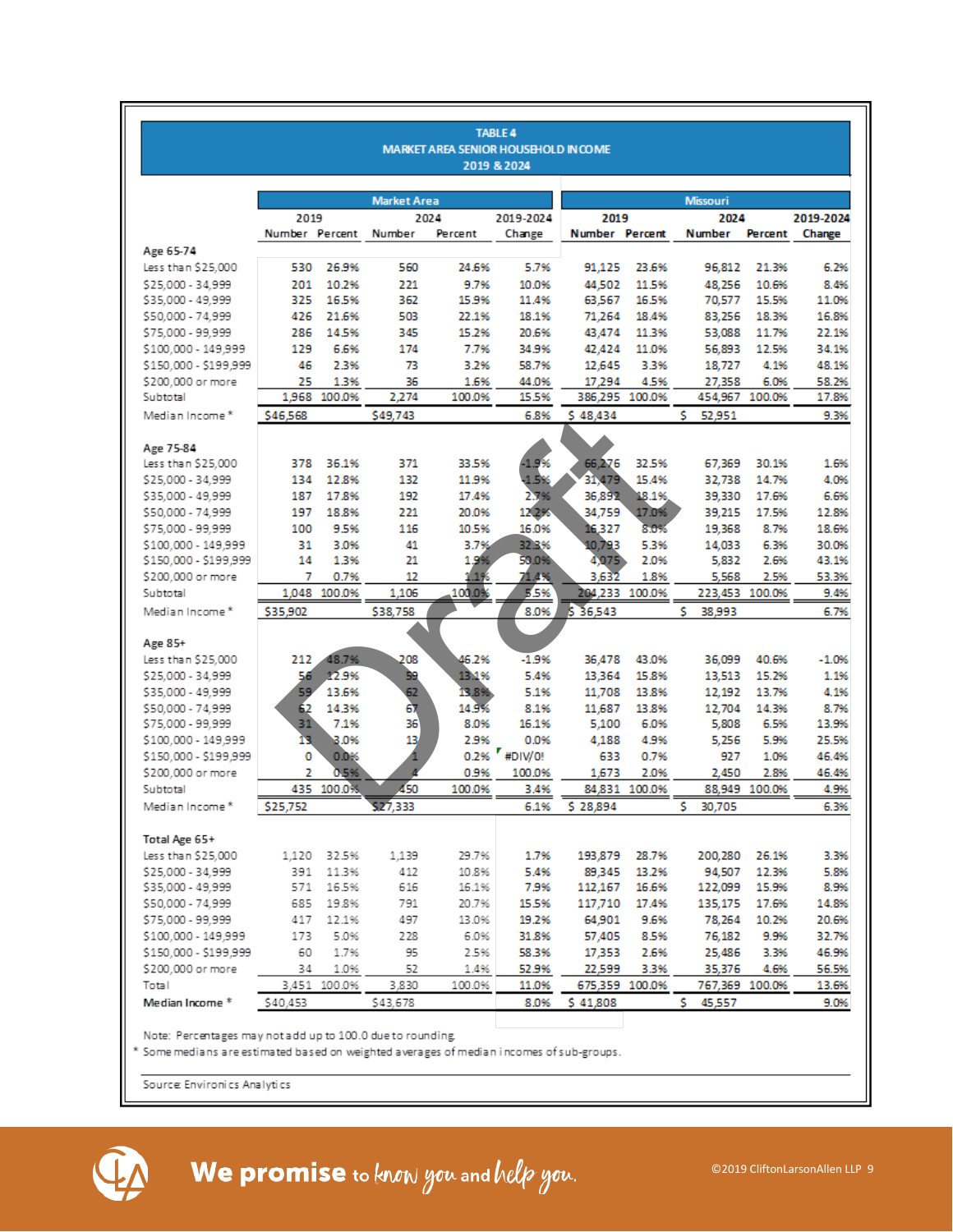### **Senior Household Tenure**

Table 5 presents data on the owner/renter status of senior households in the Market Area and the state of Missouri from the U.S. Census. The following are key points from the table:

- In 2010, 75.5 percent of Market Area senior households owned their housing, representing more than 2,161 households. This was below the ownership percentage for Missouri at 79.6 percent.
- **Home-ownership tends to decline with age as older persons move from single-family homes (typically** owned housing) to multi-family housing (typically rental housing) in order to shed the responsibilities of home maintenance. In the Market Area, 80.5 percent of seniors age 65-to-74 owned their housing compared to 73.2 percent of seniors age 75-to-84 and 63.5 percent of seniors age 85-and-over.
- The table shows that there were approximately 1,000 seniors age 75-and-over who owned their homes in 2010, representing a base of households who could sell their homes and use the equity to help pay for market-rate senior housing (if there was little or no debt against their home). Data from the Consumer Financial Protection Bureau shows that in 2011 nearly 80 percent of seniors' age 75-and-over had no debt on their home.

### **Housing Values**

The value of a seniors' home is important to senior housing in that many seniors will utilize the proceeds of the sale of a home to pay an entrance fee or the monthly service fee, or will invest the proceeds and apply the income from the investment to pay for a portion of alternative housing. In the case of assisted living, seniors may draw down assets in order to pay for housing and care, which would include the proceeds from the sale of their home. The same of induces the same that in the same the same three interests and the same of the same shows that in 2011 nearly 80 percent of seniors' and the same shows that in 2011 nearly 80 percent of seniors' and the senior

The home values as estimated by Environics for 2000 and 2019 are shown below:

Market Area:  $\geq$  2000: \$63,625  $\geq 2019: $125,329$ 

Missouri:  $\geq$  2000: \$87,068  $\geq 2019: $164,782$ 

According to the Environics estimates, home values have nearly doubled in the Market Area, increasing by \$61,704 or 97.0 percent from 2000 to 2019.

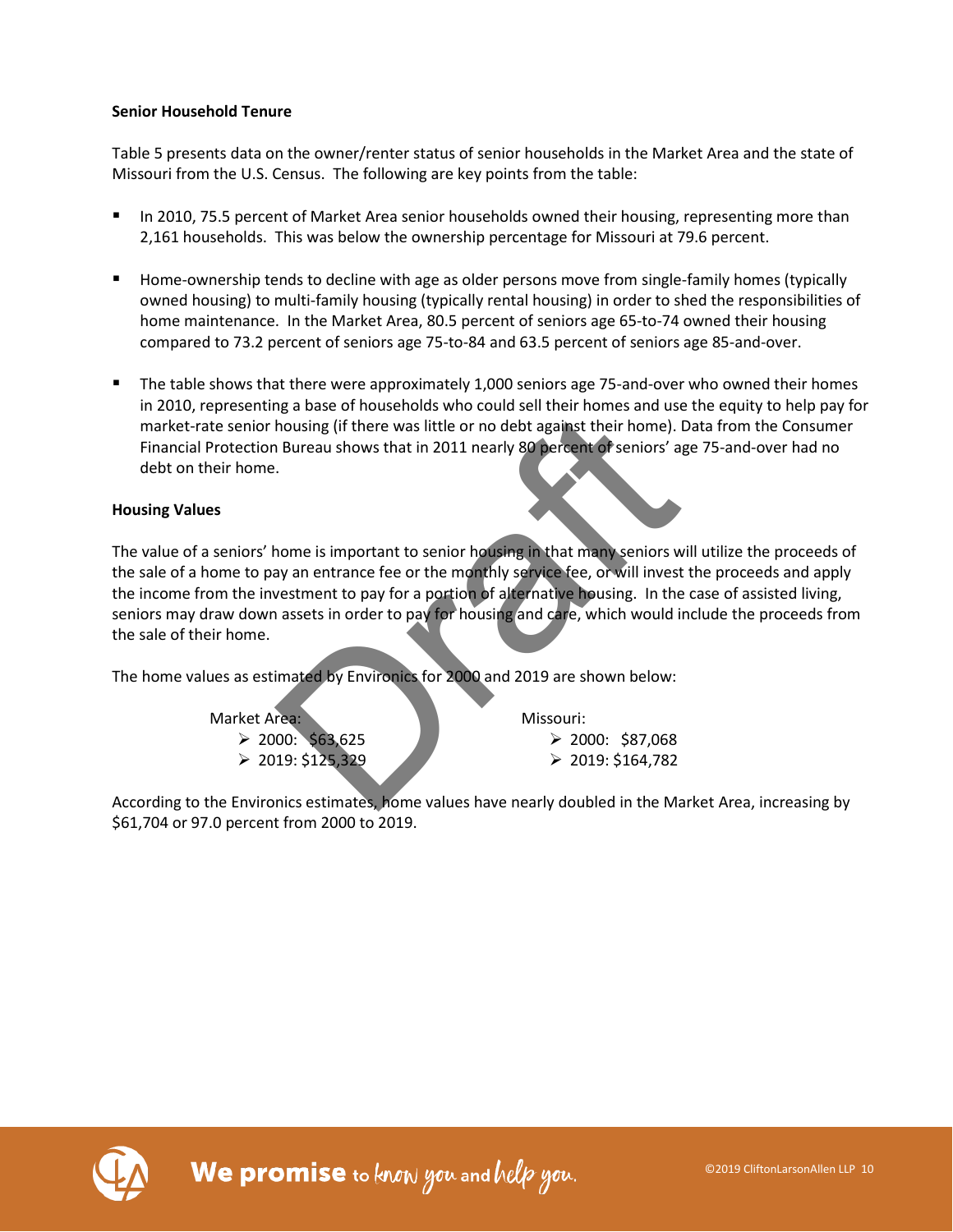

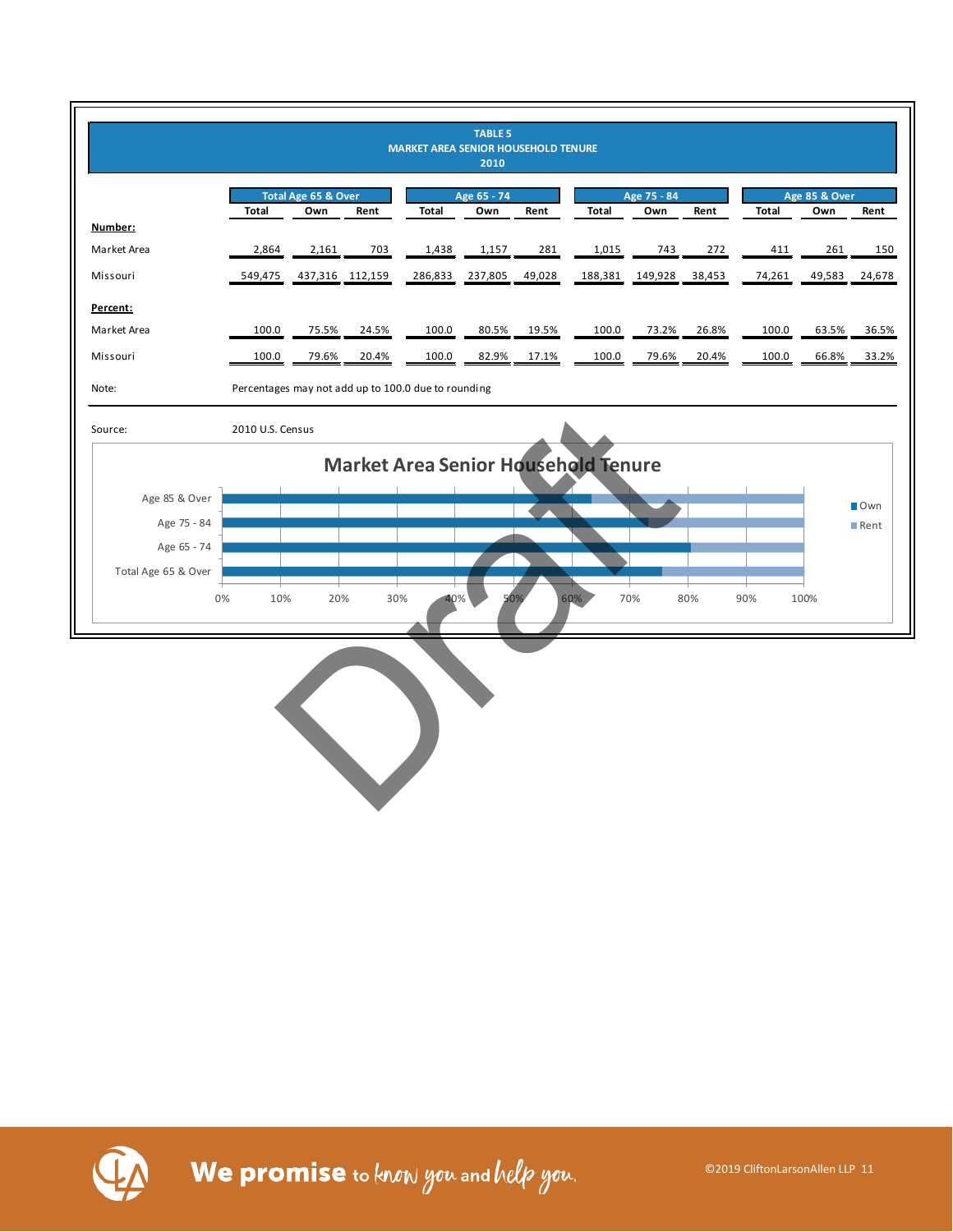# **IV. SENIOR HOUSING MARKET REVIEW**

### **Comparable Senior Living Communities in the Market Area**

There is very little market-rate senior housing in the Market Area although there are quite a few independent living buildings for low-income seniors. As in the Original Study, CLA identified only two independent living buildings in the Market Area without income restrictions, including Beth Haven Pleasant View. In addition, there is only one assisted living building in the Market Area that has limited comparable units as the majority is lower income with housing and services paid by Medicaid. While this may reflect the lower incomes of seniors in the Market Area compared to the State of Missouri (and surely compared to wealthier communities), it may also indicate an unmet need for seniors with higher incomes who desire alternative housing but who currently have no options in Hannibal or surrounding communities.



Table 6 presents data on the market-rate senior living communities in the Market Area.

### **Pending Senior Housing Developments in the Market Area**

CLA contacted the city of Hannibal as well as Marion County to find out about any planned or proposed senior housing developments. There are no plans or filings for new independent living or assisted living facilities were found in the Market Area based upon our research. One pending senior housing development, the revitalization of the former St. Elizabeth Hospital in Hannibal, was noted in the 2016 demand analysis update. That project remains stalled.

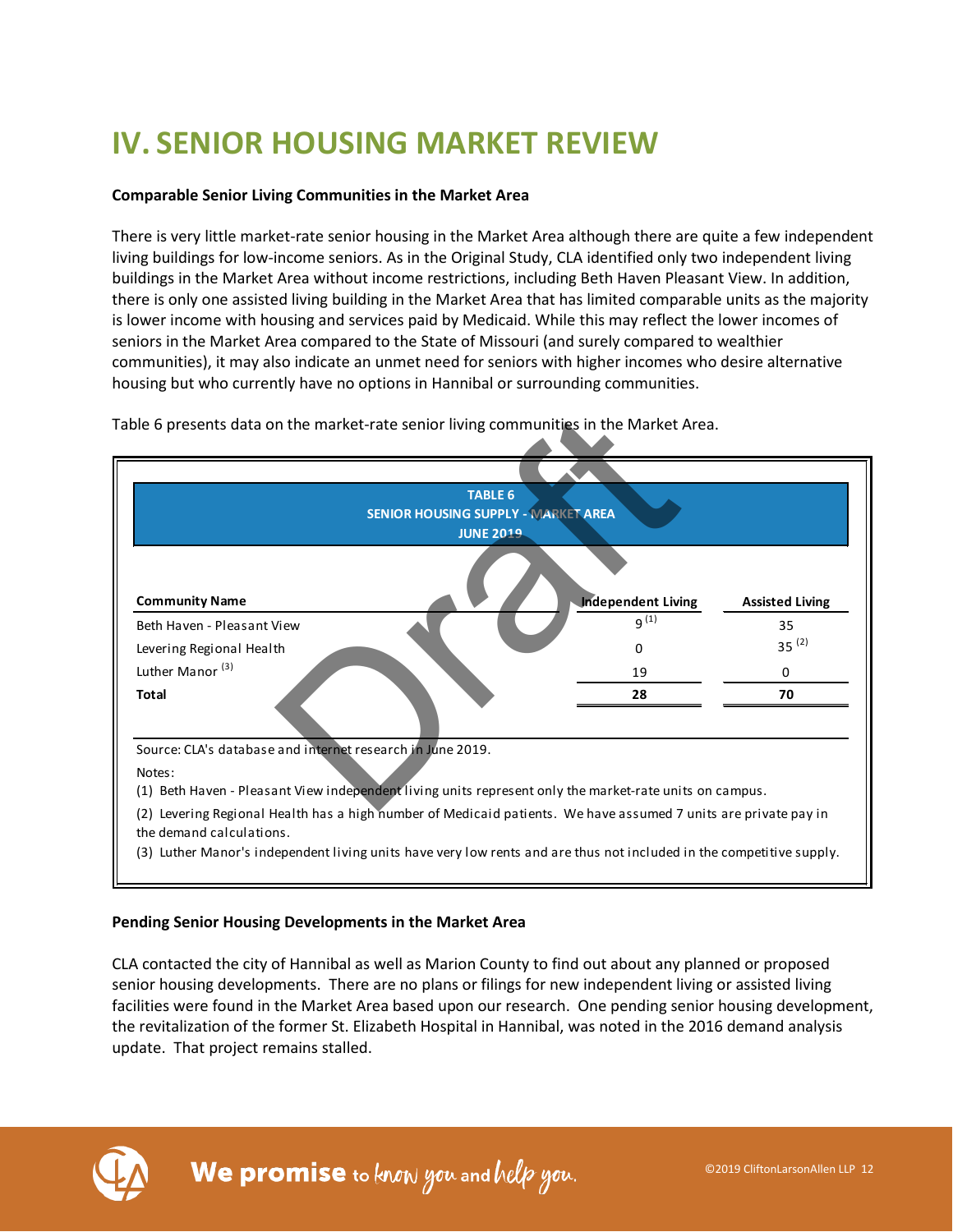# **V. DEMAND ANALYSIS**

### **Demand Analysis for Market-Rate Senior Housing**

Demand for independent living and assisted living was calculated for 2019 and 2024 based upon the proportion of the age/income-qualified market likely to move to senior housing using several alternative minimum monthly rent levels. The tested rents were in 2019 dollars and estimated demand is presented for 2019, 2021, and 2024.

Demand for the proposed units was measured by applying a maximum penetration rate to the qualified market for each of the selected minimum monthly rent levels. For independent living a 10.0 percent penetration rate was used and 30.0 percent was used for assisted living. In a healthy senior housing market, these penetration rates are considered reasonable since they relate specifically to the age/income qualified group for the specific types of senior housing, not senior households overall. Existing projects were subtracted from gross demand resulting in demand available for new construction.

These demand calculations are summarized in Table 7 with the detailed calculations included in Appendix A.

### *Independent Living Units*

- Demand for market-rate independent living units with minimum rents of \$1,600 per month (in 2019 dollars) estimated at 72 units in 2021 and 71 units in 2024. best of Senior Hodsing, the Senior Hodsing Christian Existed External resulting in demand available for new construction<br>ons are summarized in Table 7 with the detailed calculation<br>ons are summarized in Table 7 with the de
- Demand for market-rate independent living units with minimum rents of \$1,900 per month (in 2019 dollars) estimated at 57 units in 2021 and 56 units in 2024.
- Demand for market-rate independent living units with minimum rents of \$2,250 per month (in 2019 dollars) estimated at 33 units in 2021 and 30 units in 2024.

### *Assisted Living Units*

- Demand for market-rate assisted living units with minimum rents of \$3,400 per month (in 2019 dollars) was estimated at 64 units in 2021 and 65 units in 2024.
- $\triangleright$  Demand for market-rate assisted living units with minimum rents of \$3,850 per month (in 2019 dollars) was estimated at 51 units in 2021 and 51 units in 2024.

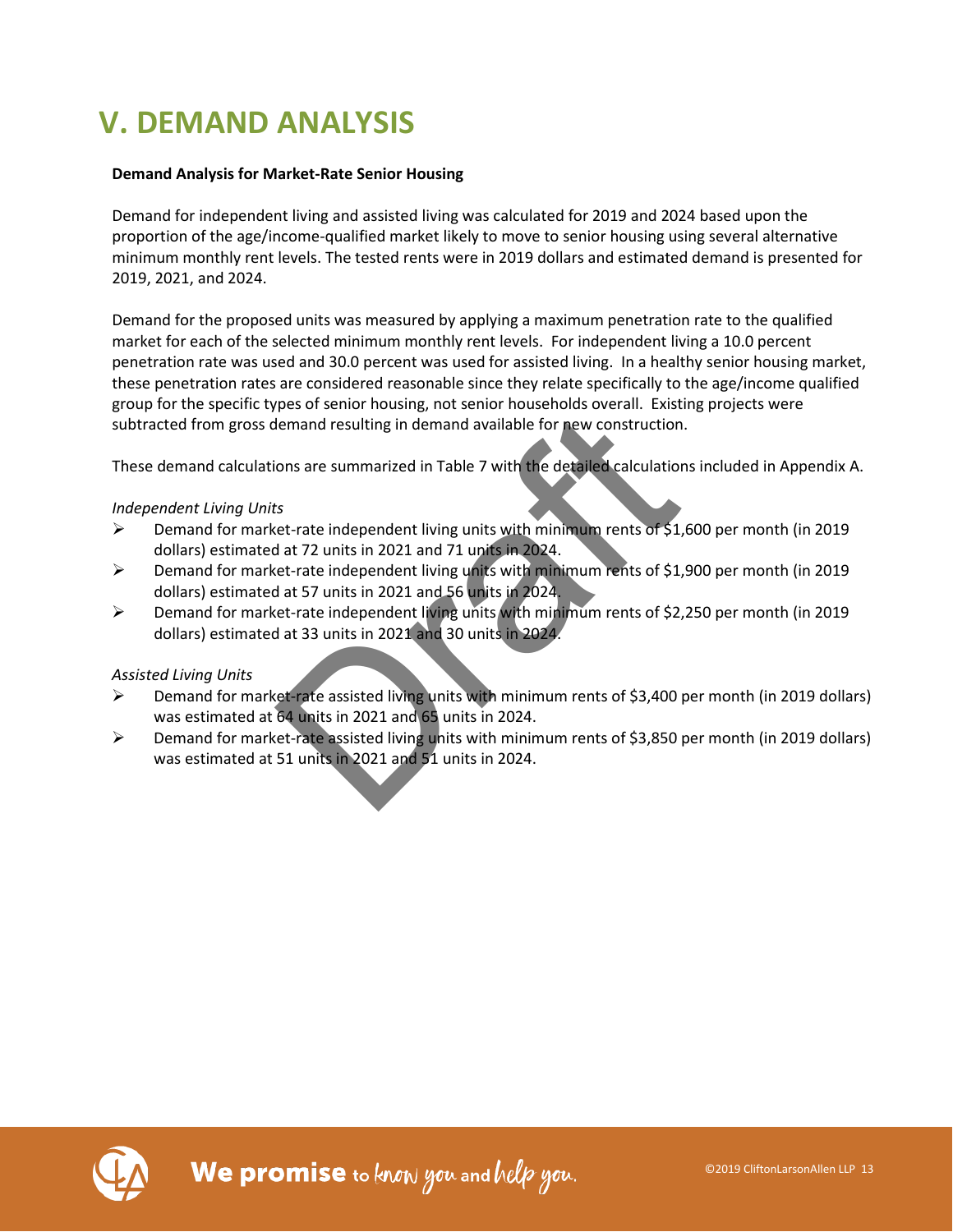|                                                                                                                   | <b>TABLE 7</b><br><b>MARKET AREA DEMAND SUMMARY</b> |                         |      |
|-------------------------------------------------------------------------------------------------------------------|-----------------------------------------------------|-------------------------|------|
|                                                                                                                   | 2019 - 2024                                         |                         |      |
|                                                                                                                   |                                                     |                         |      |
|                                                                                                                   |                                                     | <b>Estimated Demand</b> |      |
|                                                                                                                   | 2019                                                | 2021                    | 2024 |
| <b>INDEPENDENT SENIOR HOUSING:</b>                                                                                |                                                     |                         |      |
| \$1,600/Month in 2019 dollars                                                                                     | 72                                                  | 72                      | 71   |
| \$1,900/Month in 2019 dollars                                                                                     | 59                                                  | 57                      | 56   |
| \$2,550/Month in 2019 dollars                                                                                     | 34                                                  | 33                      | 30   |
|                                                                                                                   |                                                     | <b>Estimated Demand</b> |      |
|                                                                                                                   | 2019                                                | 2021                    | 2024 |
| <b>ASSISTED LIVING SENIOR HOUSING:</b>                                                                            |                                                     |                         |      |
| \$3,400/Month in 2019 dollars                                                                                     | 64                                                  | 64                      | 65   |
| \$3,850/Month in 2019 dollars                                                                                     | 51                                                  | 51                      | 51   |
|                                                                                                                   |                                                     |                         |      |
| Source: CliftonLarsonAllen LLP                                                                                    |                                                     |                         |      |
|                                                                                                                   |                                                     |                         |      |
| <b>Demand Methodology</b>                                                                                         |                                                     |                         |      |
| Demand for independent living and assisted living units was calculated for each of the minimum monthly            |                                                     |                         |      |
| ent ranges using the methodology that follows. To be conservative, we have calculated demand based on             |                                                     |                         |      |
| income-qualification only, including the investment income that could be produced from the proceeds of the        |                                                     |                         |      |
| sale of a single-family home. In reality, many seniors will actually spend down assets to live in assisted living |                                                     |                         |      |
| or memory care assisted living rather than move to a nursing home. Some may also rely on financial                |                                                     |                         |      |
|                                                                                                                   |                                                     |                         |      |
| assistance from relatives, notably adult children.                                                                |                                                     |                         |      |
|                                                                                                                   |                                                     |                         |      |
| Independent Living Demand Methodology                                                                             |                                                     |                         |      |
|                                                                                                                   |                                                     |                         |      |
| Demand for independent living units was calculated for each of the minimum monthly rent ranges using the          |                                                     |                         |      |
|                                                                                                                   |                                                     |                         |      |

### **Demand Methodology**

### Independent Living Demand Methodology

Demand for independent living units was calculated for each of the minimum monthly rent ranges using the following methodology:

- All senior householders age 75 and over will be a market for the independent living units. The experience of other independent senior housing communities has shown that for new projects typically up to 20 percent of residents may be under the age of 75. To be conservative we have assumed that no one under age 75 will be a market for independent living senior housing.
- A senior will utilize 50 percent of their income for independent living housing (this is reasonable considering the level of services provided, including one meal per day).
- Senior homeowners will have additional income potential from the untapped equity in their home or the ability to allocate some of their home-sale proceeds to pay an entry fee. Additional income to be used for alternative housing was calculated using the following assumptions:
	- 1. The value of a senior's home is approximately 90 percent of the average sales price (due to deferred maintenance and dated décor that is typical of seniors' homes).
	- 2. Selling costs are approximately 6.0 percent of the sales price of the home.

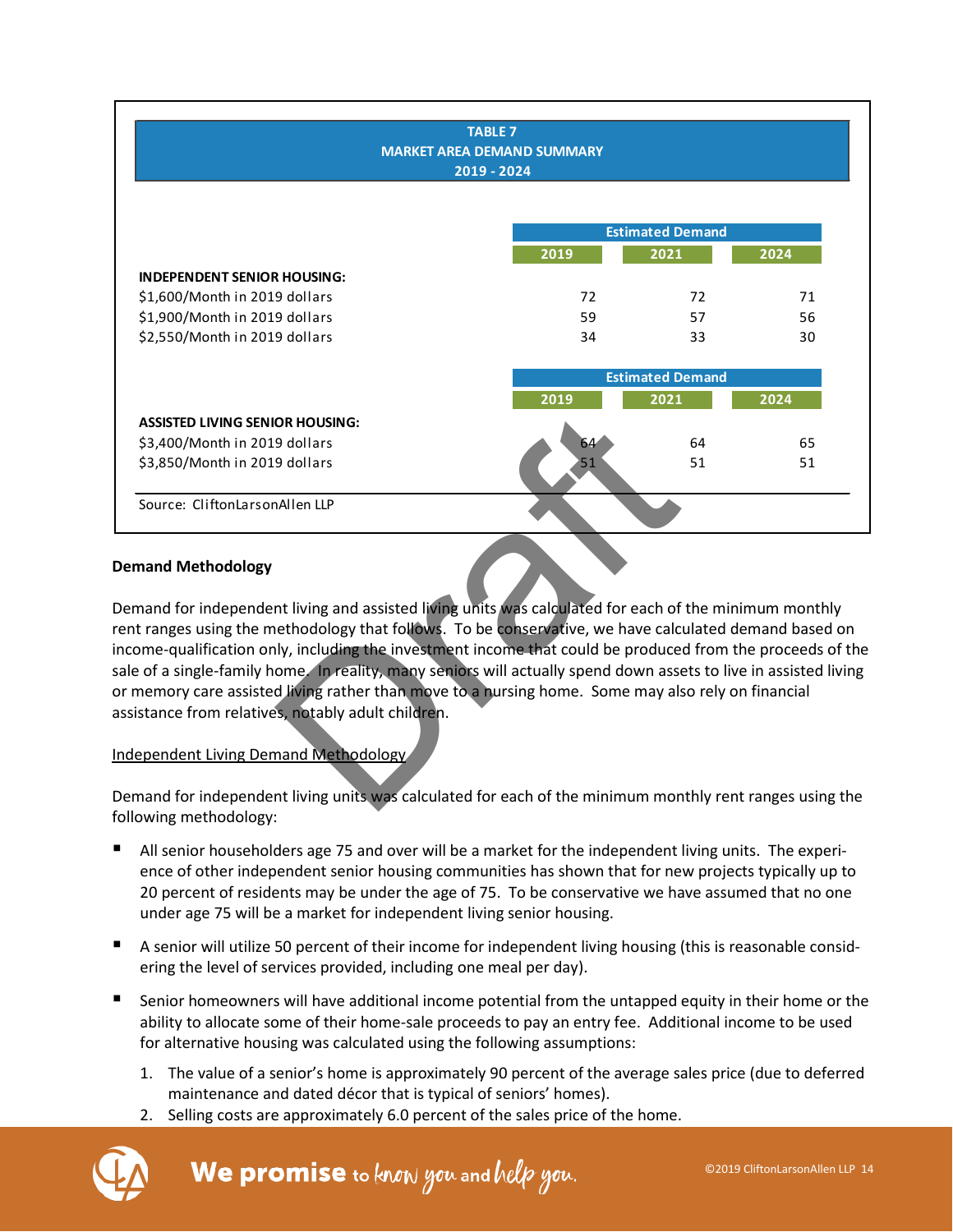3. Average annual investment return is 4.0 percent, net of a 20 percent tax rate on earnings.

These households are then multiplied by the home-ownership rate to determine the number of homeowners who could afford the minimum rent through the resale of their home.

- The applicable monthly fee options for 2019 were trended to 2024 to match the income data provided by Environics Analytics.
- A penetration rate of 10.0 percent was applied to the age and income-qualified household base to estimate the base of persons who would be interested in moving to independent living senior housing.
- It is assumed the number of senior households is evenly distributed within the income categories.
- Competitive units with rents of approximately 80 percent (or more) of those tested were subtracted from the calculated gross demand to estimate net demand for new product.
- An allowance of 10 percent was used to account for persons moving from outside of the Market Area.

#### Assisted Living Demand Methodology

- A senior will utilize 80 percent of their income for assisted living (this is reasonable considering the level of services included in the monthly fee). Thus, a potential resident of the assisted living portion of the Project will need an annual pre-tax income of at least \$34,770 (based on the minimum monthly service fee of \$3,400) or \$40,565 (based on the minimum monthly service fee of \$3,850).
- For homeowners who are able to draw on the proceeds of the sale of their home, an annual income of \$30,000, \$35,000, or \$40,000 was used, respectively, for the different rent levels. This assumption allows those owning a home to be included as qualified households in light of the additional potential financial resources from the net home sales proceeds.
- **For assisted living demand, a different proportion of income-qualified households within each age group** is applied to determine the number of seniors that need assistance with the activities of daily living (ADL). The PAN (personal assistance need) index was developed based upon national surveys of seniors' needs. This proportion is 5.7 percent for seniors at 65-to-74 (3 or more ADLs), 30.8 percent for seniors age 75-to-84 (1 or more ADLs), and 50.8 percent for seniors' age 85-and-over (1 or more ADLs). Methodology<br>80 percent of their income for assisted living (this is reason<br>in the monthly fee). Thus, a potential resident of the assist<br>annual pre-tax income of at least \$34,770 (based on the m<br>0,565 (based on the minimum
- It is assumed the number of senior households is evenly distributed within the income categories.
- A penetration rate of 30 percent is applied to the age/income/ADL qualified market to determine the unit potential for assisted living. This is the group that is unable to receive support in their home, either because they live alone, or because their spouse and/or family members are unable to provide the level of care needed.
- **Approximately 10 percent of the demand will come from households outside the Market Area who are 1)** living near to, but outside of the Market Area, 2) returning to the area from retirement communities or 3) moving to be near adult children.
- 2019 minimum monthly rents were inflated by 3 percent annually to 2024 to reflect estimated rents in 2024 dollars.



We promise to know you and help you.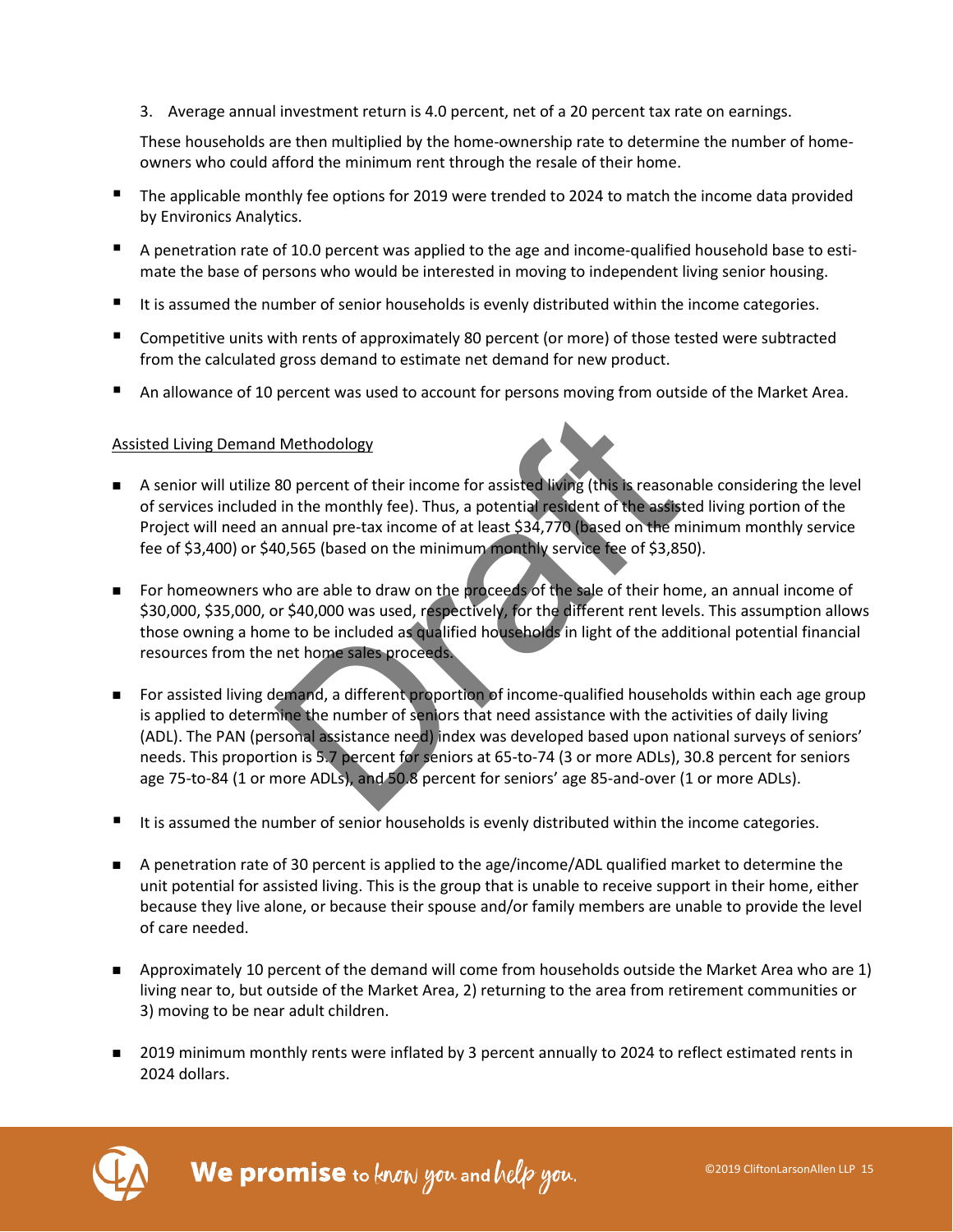### **Market Support for Planned Housing Concept**

Based upon the following, there appears to be market support for additional independent living and assisted living units:

- o There remains modest senior population and household growth in the Market Area.
- o Senior household incomes are similar to those in Missouri.
- o Limited senior living competition in both independent living and assisted living, which could signal a possible niche market in the Market Area.
- o There appears to be demand for additional market-rate senior housing, but at moderate rent levels.
- o No additional comparable independent living or assisted living pending projects in the Market Area.

Mennonite Homes Association, Inc. should continue to monitor the Market Area for future senior housing developments that may be proposed.

### **Development Suggestions**

Based on the research conducted for this study, there appears to be support for additional independent living and assisted living units in Hannibal. The potential for development over the next three years is suggested as follows:

- o 30-to-35 units of independent living
- o 25-to-30 units of assisted living

The ability to fill these units will be based in part on a healthy economy and housing market, however, based on the demand estimates and assuming that approximately 60 percent of 2021 demand is developed, these numbers are reasonable. For the Original Study we provided suggestions that included development of a possible new campus elsewhere in Hannibal. While this might still be appropriate if a good location could be found, we continue our recommendation from subsequent studies that expansion of the current Pleasant View would be more prudent. conducted for this study, there appears to be support for a<br>g units in Hannibal. The potential for development over the<br>independent living<br>assisted living<br>assisted living<br>assisted living<br>assisted living<br>assisted living<br>ass

### **Disclaimer**

The objective of this engagement was to collect and analyze as much data on the market as outlined in the Process Outline. CLA assumes no responsibility for matters legal in character. Certain information and statistics contained in this report, which are the basis for conclusions contained in the report, have been provided by other independent sources. While we believe this information is reliable, it has not been independently verified by us and we assume no responsibility for its accuracy. The conclusions in the report are based on our best judgments as market research consultants. CLA disclaims any express or implied warranty of assurance or representation that the projections or conclusions will be realized as stated. The result of the proposed project may be achieved, but may also vary due to changing market conditions, changes in facts that were the basis of the conclusions in the report or other unforeseen circumstances.

Note that this updated Demand Analysis should in no way be used to finance a project. A full market Feasibility Study should be conducted prior to making a decision to proceed with a project. The success of any given project is also dependent on appropriate building design, aggressive marketing and competent management. This document is for the internal-use-only of Mennonite Homes Association, Inc. and should not be distributed to third parties.

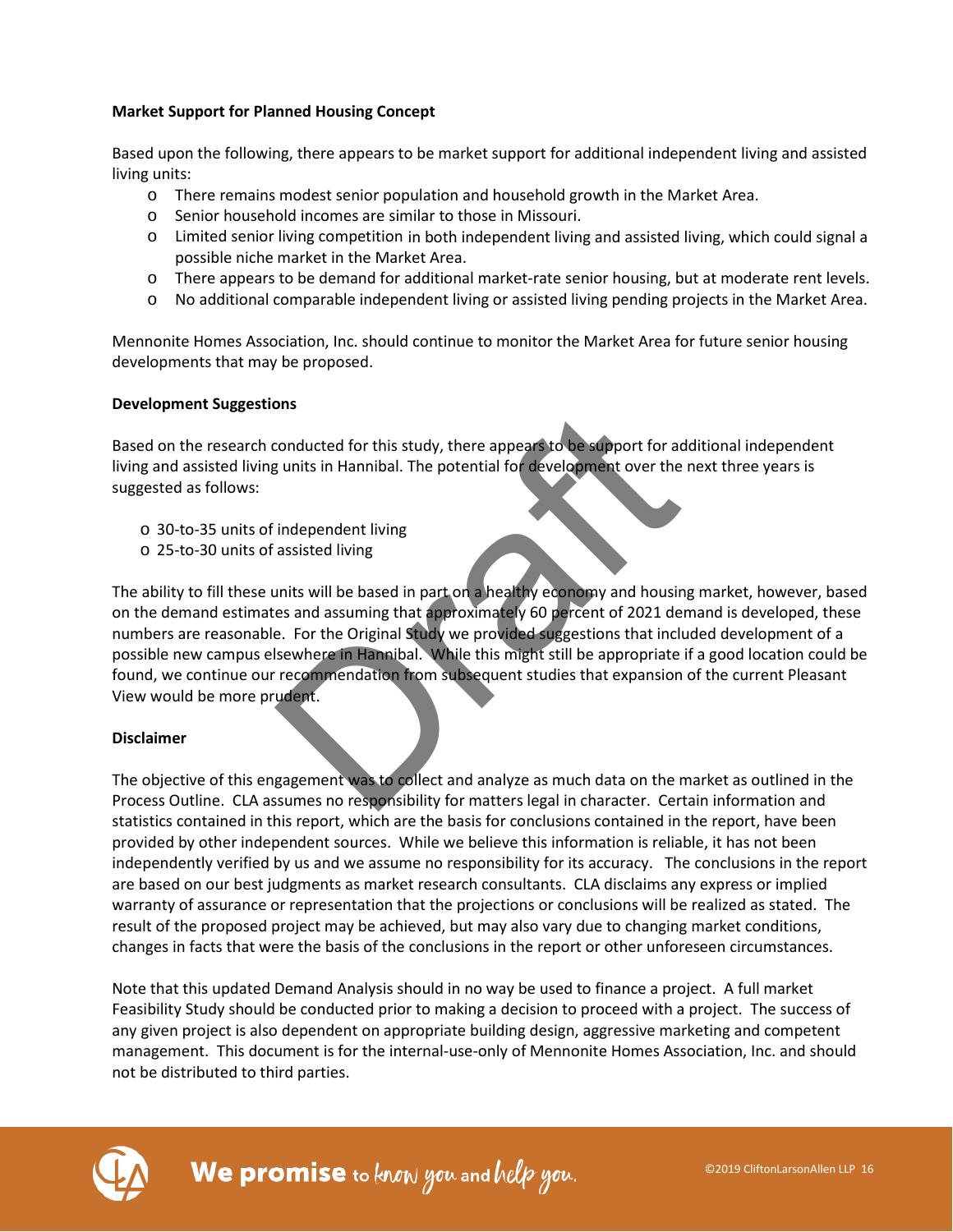

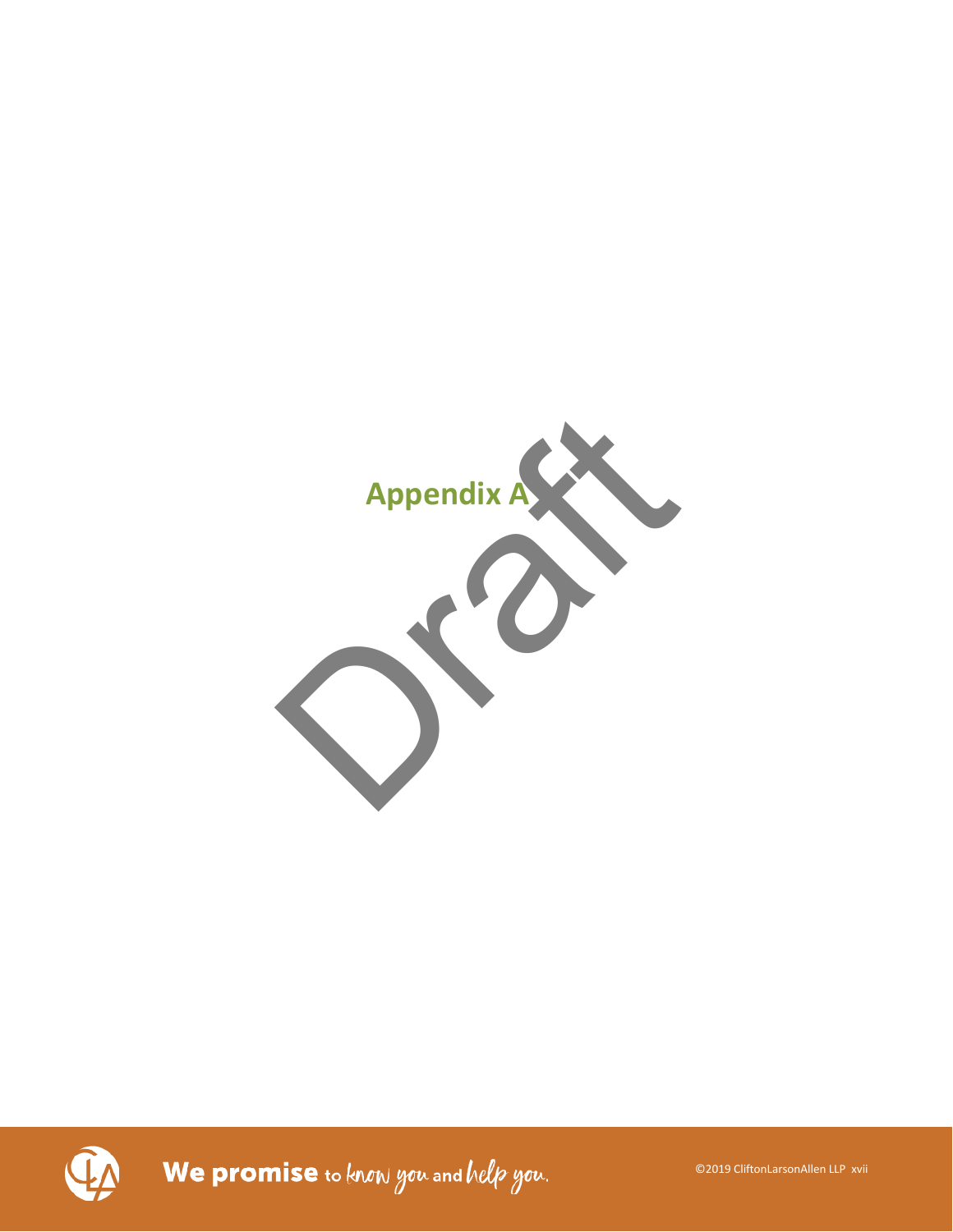| <b>APPENDIX A-1</b><br>MARKET AREA INDEPENDENT LIVING DEMAND CALCULATION<br><b>MARKET-RATE SENIOR HOUSING</b><br>MINIMUM RENTS OF \$1,600/Month in 2019 dollars<br>2019 |              |                 |
|-------------------------------------------------------------------------------------------------------------------------------------------------------------------------|--------------|-----------------|
| Age/Income-Qualified Market                                                                                                                                             |              |                 |
|                                                                                                                                                                         | Age 65 to 74 | Age 75 and Over |
| Households with incomes of \$31,600 - \$38,399                                                                                                                          | N/A          | 120             |
| Multiplied by the home-ownership rate (2010):<br>Total income-qualified homeowners                                                                                      |              | x 70.4%<br>85   |
| Add households with incomes of \$38,400 or more:                                                                                                                        |              | 647             |
| Include renters and home owners<br>Total income-qualified homeowners                                                                                                    |              | x 100.0%<br>647 |
| Total                                                                                                                                                                   |              | 732             |
| Proportion age-qualified:                                                                                                                                               |              | 732<br>100%     |
| Total age/income qualified:                                                                                                                                             |              | 732             |
| Primary potential demand (assuming a penetration rate of 10%-10%):                                                                                                      | 73           | 73              |
| Add: An allowance for residents outside of the market area at 10%                                                                                                       | 8            | 8               |
| Subtotal                                                                                                                                                                | 81           | 81              |
| Subtract: Competitive units in the market area:                                                                                                                         | (9)          | (9)             |
| Total Market Area Demand for Independent Units (Net)                                                                                                                    | 72           | 72              |
| Average Market Area Demand for Independent Units                                                                                                                        |              | 72              |
| Source: Environics Analytics                                                                                                                                            |              |                 |
| U.S. Bureau of the Census                                                                                                                                               |              |                 |
| CliftonLarsonAllen                                                                                                                                                      |              |                 |

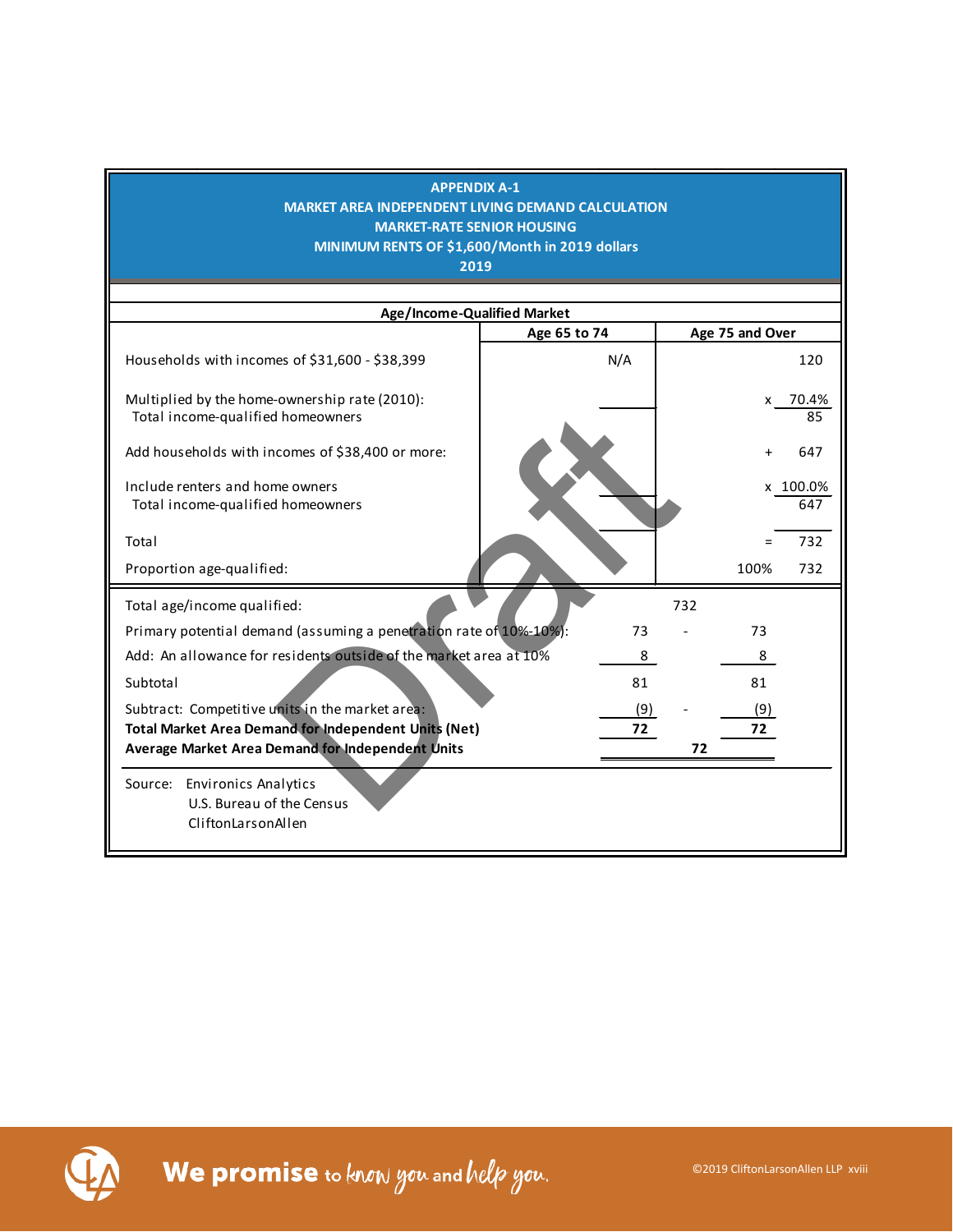| <b>APPENDIX A-2</b><br>MARKET AREA INDEPENDENT LIVING DEMAND CALCULATION<br><b>MARKET-RATE SENIOR HOUSING</b><br>MINIMUM RENTS OF \$1,600/Month in 2019 dollars<br>2024 |              |     |     |                 |                 |  |  |  |
|-------------------------------------------------------------------------------------------------------------------------------------------------------------------------|--------------|-----|-----|-----------------|-----------------|--|--|--|
| Age/Income-Qualified Market                                                                                                                                             |              |     |     |                 |                 |  |  |  |
|                                                                                                                                                                         | Age 65 to 74 |     |     | Age 75 and Over |                 |  |  |  |
| Households with incomes of \$36,600 - \$44,499                                                                                                                          | N/A          |     |     |                 | 134             |  |  |  |
| Multiplied by the home-ownership rate (2010):<br>Total income-qualified homeowners                                                                                      |              |     |     | x               | 70.4%<br>94     |  |  |  |
| Add households with incomes of \$44,500 or more:                                                                                                                        |              |     |     |                 | 625             |  |  |  |
| Include renters and home owners<br>Total income-qualified homeowners                                                                                                    |              |     |     |                 | x 100.0%<br>625 |  |  |  |
| Total                                                                                                                                                                   |              |     |     |                 | 719             |  |  |  |
| Proportion age-qualified:                                                                                                                                               |              |     |     | 100%            | 719             |  |  |  |
| Total age/income qualified:                                                                                                                                             |              |     | 719 |                 |                 |  |  |  |
| Primary potential demand (assuming a penetration rate of 10%-10%):                                                                                                      |              | 72  |     | 72              |                 |  |  |  |
| Add: An allowance for residents outside of the market area at 10%                                                                                                       |              | 8   |     | 8               |                 |  |  |  |
| Subtotal                                                                                                                                                                |              | 80  |     | 80              |                 |  |  |  |
| Subtract: Competitive units in the market area:                                                                                                                         |              | (9) |     | (9)             |                 |  |  |  |
| <b>Total Market Area Demand for Independent Units (Net)</b>                                                                                                             |              | 71  |     | 71              |                 |  |  |  |
| <b>Average Market Area Demand for Independent Units</b>                                                                                                                 |              |     | 71  |                 |                 |  |  |  |
| Source: Environics Analytics<br>U.S. Bureau of the Census<br>CliftonLarsonAllen                                                                                         |              |     |     |                 |                 |  |  |  |

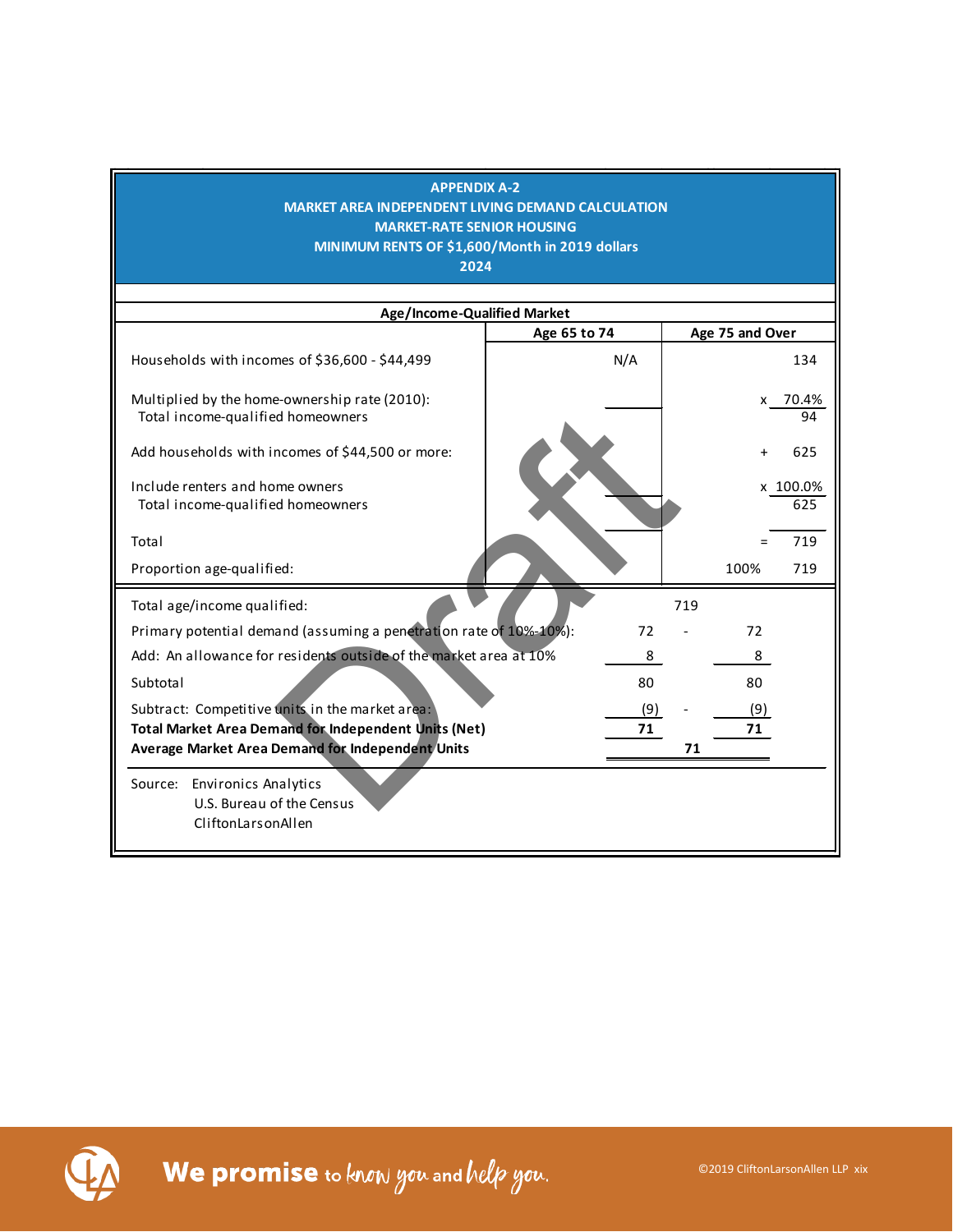| Age/Income-Qualified Market<br>Age 75 and Over<br>Age 65 to 74<br>Households with incomes of \$38,800 - \$45,599<br>N/A<br>112<br>Multiplied by the home-ownership rate (2010):<br>x 70.4%<br>Total income-qualified homeowners<br>79<br>Add households with incomes of \$45,600 or more:<br>529<br>Include renters and home owners<br>x 100.0%<br>Total income-qualified homeowners<br>529<br>608<br>Total<br>$=$<br>Proportion age-qualified:<br>100%<br>608<br>Total age/income qualified:<br>608<br>Primary potential demand (assuming a penetration rate of 10%-10%):<br>61<br>61<br>Add: An allowance for residents outside of the market area at 10%<br>7<br>7<br>68<br>68<br>Subtotal<br>Subtract: Competitive units in the market area:<br>(9)<br>(9)<br><b>Total Market Area Demand for Independent Units (Net)</b><br>59<br>59<br>Average Market Area Demand for Independent Units<br>59<br>Source: Environics Analytics<br>U.S. Bureau of the Census<br>CliftonLarsonAllen | <b>APPENDIX A-3</b><br><b>MARKET AREA INDEPENDENT LIVING DEMAND CALCULATION</b><br><b>MARKET-RATE SENIOR HOUSING</b><br>MINIMUM RENTS OF \$1,900/Month in 2019 dollars<br>2019 |  |  |
|----------------------------------------------------------------------------------------------------------------------------------------------------------------------------------------------------------------------------------------------------------------------------------------------------------------------------------------------------------------------------------------------------------------------------------------------------------------------------------------------------------------------------------------------------------------------------------------------------------------------------------------------------------------------------------------------------------------------------------------------------------------------------------------------------------------------------------------------------------------------------------------------------------------------------------------------------------------------------------------|--------------------------------------------------------------------------------------------------------------------------------------------------------------------------------|--|--|
|                                                                                                                                                                                                                                                                                                                                                                                                                                                                                                                                                                                                                                                                                                                                                                                                                                                                                                                                                                                        |                                                                                                                                                                                |  |  |
|                                                                                                                                                                                                                                                                                                                                                                                                                                                                                                                                                                                                                                                                                                                                                                                                                                                                                                                                                                                        |                                                                                                                                                                                |  |  |
|                                                                                                                                                                                                                                                                                                                                                                                                                                                                                                                                                                                                                                                                                                                                                                                                                                                                                                                                                                                        |                                                                                                                                                                                |  |  |
|                                                                                                                                                                                                                                                                                                                                                                                                                                                                                                                                                                                                                                                                                                                                                                                                                                                                                                                                                                                        |                                                                                                                                                                                |  |  |
|                                                                                                                                                                                                                                                                                                                                                                                                                                                                                                                                                                                                                                                                                                                                                                                                                                                                                                                                                                                        |                                                                                                                                                                                |  |  |
|                                                                                                                                                                                                                                                                                                                                                                                                                                                                                                                                                                                                                                                                                                                                                                                                                                                                                                                                                                                        |                                                                                                                                                                                |  |  |
|                                                                                                                                                                                                                                                                                                                                                                                                                                                                                                                                                                                                                                                                                                                                                                                                                                                                                                                                                                                        |                                                                                                                                                                                |  |  |
|                                                                                                                                                                                                                                                                                                                                                                                                                                                                                                                                                                                                                                                                                                                                                                                                                                                                                                                                                                                        |                                                                                                                                                                                |  |  |
|                                                                                                                                                                                                                                                                                                                                                                                                                                                                                                                                                                                                                                                                                                                                                                                                                                                                                                                                                                                        |                                                                                                                                                                                |  |  |
|                                                                                                                                                                                                                                                                                                                                                                                                                                                                                                                                                                                                                                                                                                                                                                                                                                                                                                                                                                                        |                                                                                                                                                                                |  |  |
|                                                                                                                                                                                                                                                                                                                                                                                                                                                                                                                                                                                                                                                                                                                                                                                                                                                                                                                                                                                        |                                                                                                                                                                                |  |  |
|                                                                                                                                                                                                                                                                                                                                                                                                                                                                                                                                                                                                                                                                                                                                                                                                                                                                                                                                                                                        |                                                                                                                                                                                |  |  |
|                                                                                                                                                                                                                                                                                                                                                                                                                                                                                                                                                                                                                                                                                                                                                                                                                                                                                                                                                                                        |                                                                                                                                                                                |  |  |
|                                                                                                                                                                                                                                                                                                                                                                                                                                                                                                                                                                                                                                                                                                                                                                                                                                                                                                                                                                                        |                                                                                                                                                                                |  |  |
|                                                                                                                                                                                                                                                                                                                                                                                                                                                                                                                                                                                                                                                                                                                                                                                                                                                                                                                                                                                        |                                                                                                                                                                                |  |  |
|                                                                                                                                                                                                                                                                                                                                                                                                                                                                                                                                                                                                                                                                                                                                                                                                                                                                                                                                                                                        |                                                                                                                                                                                |  |  |
|                                                                                                                                                                                                                                                                                                                                                                                                                                                                                                                                                                                                                                                                                                                                                                                                                                                                                                                                                                                        |                                                                                                                                                                                |  |  |

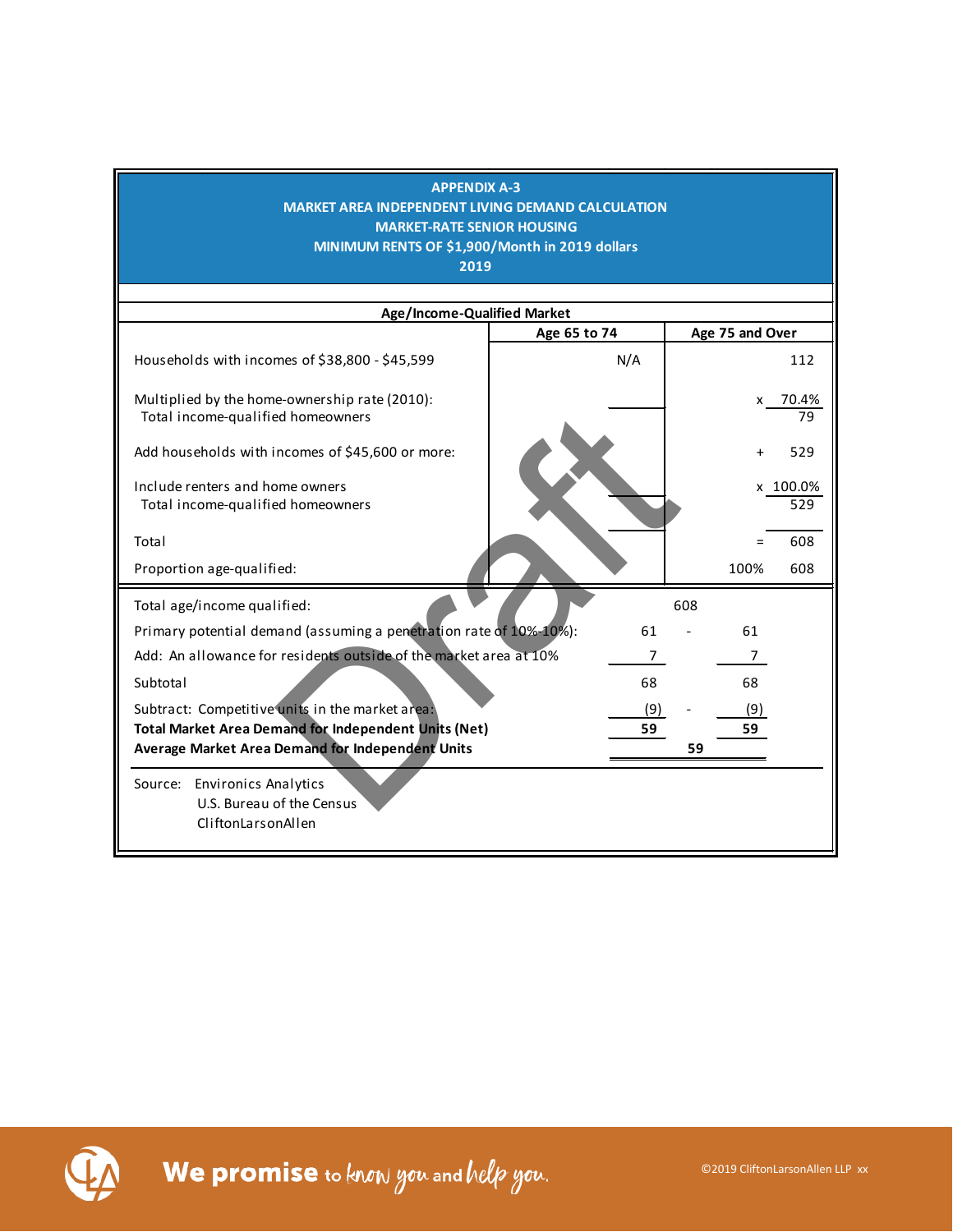| <b>APPENDIX A-4</b><br><b>MARKET AREA INDEPENDENT LIVING DEMAND CALCULATION</b><br><b>MARKET-RATE SENIOR HOUSING</b><br>MINIMUM RENTS OF \$1,900/Month in 2019 dollars<br>2024<br>Age/Income-Qualified Market |              |     |     |                 |               |  |  |  |  |
|---------------------------------------------------------------------------------------------------------------------------------------------------------------------------------------------------------------|--------------|-----|-----|-----------------|---------------|--|--|--|--|
|                                                                                                                                                                                                               |              |     |     |                 |               |  |  |  |  |
|                                                                                                                                                                                                               | Age 65 to 74 |     |     | Age 75 and Over |               |  |  |  |  |
| Households with incomes of \$45,000 - \$52,899                                                                                                                                                                |              | N/A |     |                 | 118           |  |  |  |  |
| Multiplied by the home-ownership rate (2010):<br>Total income-qualified homeowners                                                                                                                            |              |     |     | x.              | 70.4%<br>83   |  |  |  |  |
| Add households with incomes of \$52,900 or more:                                                                                                                                                              |              |     |     |                 | 499           |  |  |  |  |
| Include renters and home owners<br>Total income-qualified homeowners                                                                                                                                          |              |     |     | x               | 100.0%<br>499 |  |  |  |  |
| Total                                                                                                                                                                                                         |              |     |     | $=$             | 582           |  |  |  |  |
| Proportion age-qualified:                                                                                                                                                                                     |              |     |     | 100%            | 582           |  |  |  |  |
| Total age/income qualified:                                                                                                                                                                                   |              |     | 582 |                 |               |  |  |  |  |
| Primary potential demand (assuming a penetration rate of 10%-10%):                                                                                                                                            |              | 58  |     | 58              |               |  |  |  |  |
| Add: An allowance for residents outside of the market area at 10%                                                                                                                                             |              | 6   |     | 6               |               |  |  |  |  |
| Subtotal                                                                                                                                                                                                      |              | 65  |     | 65              |               |  |  |  |  |
| Subtract: Competitive units in the market area;                                                                                                                                                               |              | (9) |     | (9)             |               |  |  |  |  |
| <b>Total Market Area Demand for Independent Units (Net)</b>                                                                                                                                                   |              | 56  |     | 56              |               |  |  |  |  |
| Average Market Area Demand for Independent Units                                                                                                                                                              |              |     | 56  |                 |               |  |  |  |  |
| Source: Environics Analytics<br>U.S. Bureau of the Census<br>CliftonLarsonAllen                                                                                                                               |              |     |     |                 |               |  |  |  |  |

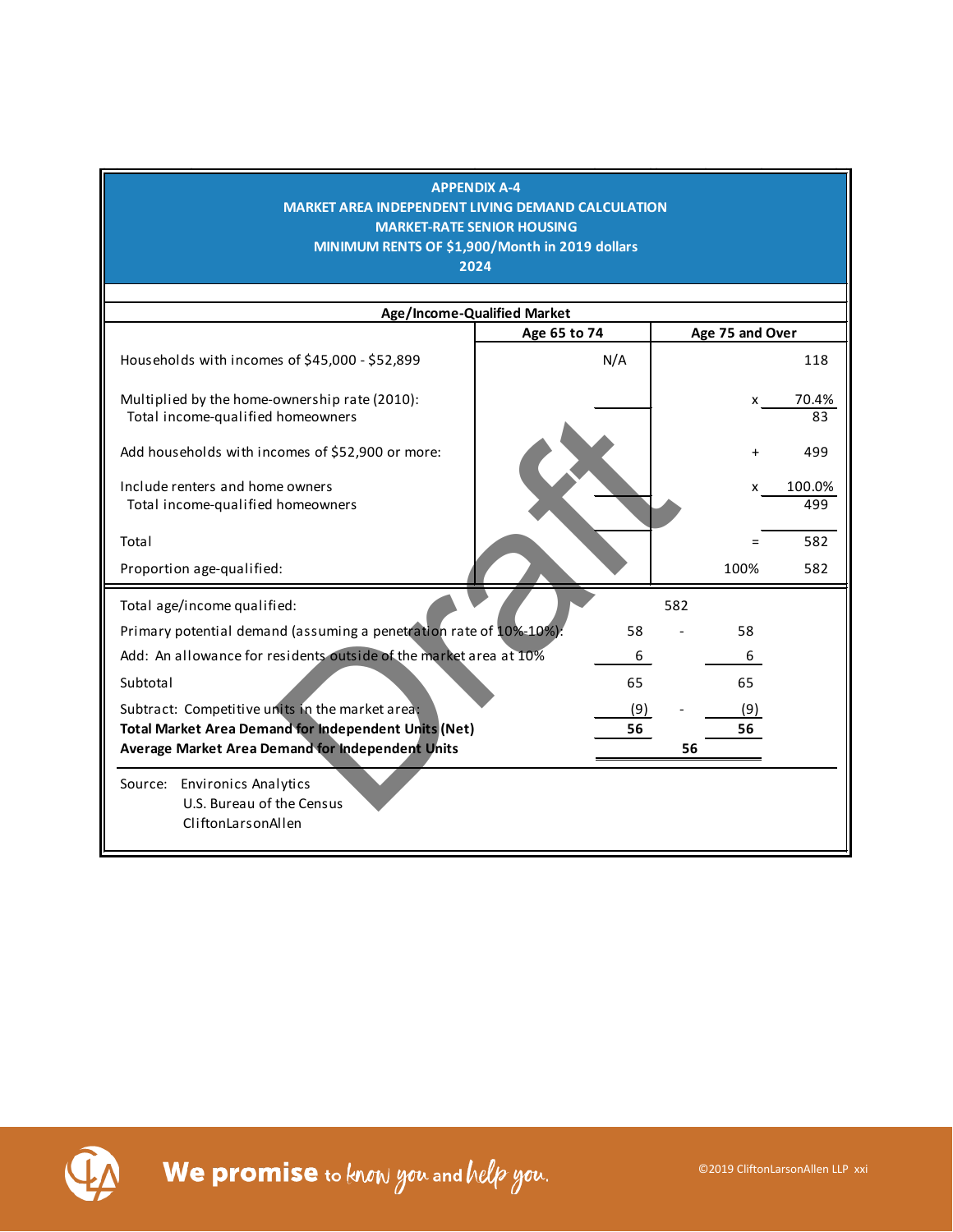| Age/Income-Qualified Market<br>Age 75 and Over<br>Age 65 to 74<br>N/A<br>Households with incomes of \$54,400 - \$61,199<br>70<br>Multiplied by the home-ownership rate (2010):<br>x 70.4%<br>Total income-qualified homeowners<br>50<br>Add households with incomes of \$61,200 or more:<br>341<br>Include renters and home owners<br>x 100.0%<br>Total income-qualified homeowners<br>341<br>391<br>Total<br>Proportion age-qualified:<br>100%<br>391<br>Total age/income qualified:<br>391<br>Primary potential demand (assuming a penetration rate of 10%-10%):<br>39<br>39<br>Add: An allowance for residents outside of the market area at 10%<br>4<br>43<br>43<br>Subtotal<br>Subtract: Competitive units in the market area:<br>(9)<br>(9)<br><b>Total Market Area Demand for Independent Units (Net)</b><br>34<br>34<br>Average Market Area Demand for Independent Units<br>34 | <b>APPENDIX A-5</b><br>MARKET AREA INDEPENDENT LIVING DEMAND CALCULATION<br><b>MARKET-RATE SENIOR HOUSING</b><br>MINIMUM RENTS OF \$2,550/Month in 2019 dollars<br>2019 |  |
|----------------------------------------------------------------------------------------------------------------------------------------------------------------------------------------------------------------------------------------------------------------------------------------------------------------------------------------------------------------------------------------------------------------------------------------------------------------------------------------------------------------------------------------------------------------------------------------------------------------------------------------------------------------------------------------------------------------------------------------------------------------------------------------------------------------------------------------------------------------------------------------|-------------------------------------------------------------------------------------------------------------------------------------------------------------------------|--|
|                                                                                                                                                                                                                                                                                                                                                                                                                                                                                                                                                                                                                                                                                                                                                                                                                                                                                        |                                                                                                                                                                         |  |
|                                                                                                                                                                                                                                                                                                                                                                                                                                                                                                                                                                                                                                                                                                                                                                                                                                                                                        |                                                                                                                                                                         |  |
|                                                                                                                                                                                                                                                                                                                                                                                                                                                                                                                                                                                                                                                                                                                                                                                                                                                                                        |                                                                                                                                                                         |  |
|                                                                                                                                                                                                                                                                                                                                                                                                                                                                                                                                                                                                                                                                                                                                                                                                                                                                                        |                                                                                                                                                                         |  |
|                                                                                                                                                                                                                                                                                                                                                                                                                                                                                                                                                                                                                                                                                                                                                                                                                                                                                        |                                                                                                                                                                         |  |
|                                                                                                                                                                                                                                                                                                                                                                                                                                                                                                                                                                                                                                                                                                                                                                                                                                                                                        |                                                                                                                                                                         |  |
|                                                                                                                                                                                                                                                                                                                                                                                                                                                                                                                                                                                                                                                                                                                                                                                                                                                                                        |                                                                                                                                                                         |  |
|                                                                                                                                                                                                                                                                                                                                                                                                                                                                                                                                                                                                                                                                                                                                                                                                                                                                                        |                                                                                                                                                                         |  |
|                                                                                                                                                                                                                                                                                                                                                                                                                                                                                                                                                                                                                                                                                                                                                                                                                                                                                        |                                                                                                                                                                         |  |
|                                                                                                                                                                                                                                                                                                                                                                                                                                                                                                                                                                                                                                                                                                                                                                                                                                                                                        |                                                                                                                                                                         |  |
|                                                                                                                                                                                                                                                                                                                                                                                                                                                                                                                                                                                                                                                                                                                                                                                                                                                                                        |                                                                                                                                                                         |  |
|                                                                                                                                                                                                                                                                                                                                                                                                                                                                                                                                                                                                                                                                                                                                                                                                                                                                                        |                                                                                                                                                                         |  |
|                                                                                                                                                                                                                                                                                                                                                                                                                                                                                                                                                                                                                                                                                                                                                                                                                                                                                        |                                                                                                                                                                         |  |
|                                                                                                                                                                                                                                                                                                                                                                                                                                                                                                                                                                                                                                                                                                                                                                                                                                                                                        |                                                                                                                                                                         |  |
|                                                                                                                                                                                                                                                                                                                                                                                                                                                                                                                                                                                                                                                                                                                                                                                                                                                                                        |                                                                                                                                                                         |  |
| U.S. Bureau of the Census<br>CliftonLarsonAllen                                                                                                                                                                                                                                                                                                                                                                                                                                                                                                                                                                                                                                                                                                                                                                                                                                        | Source: Environics Analytics                                                                                                                                            |  |

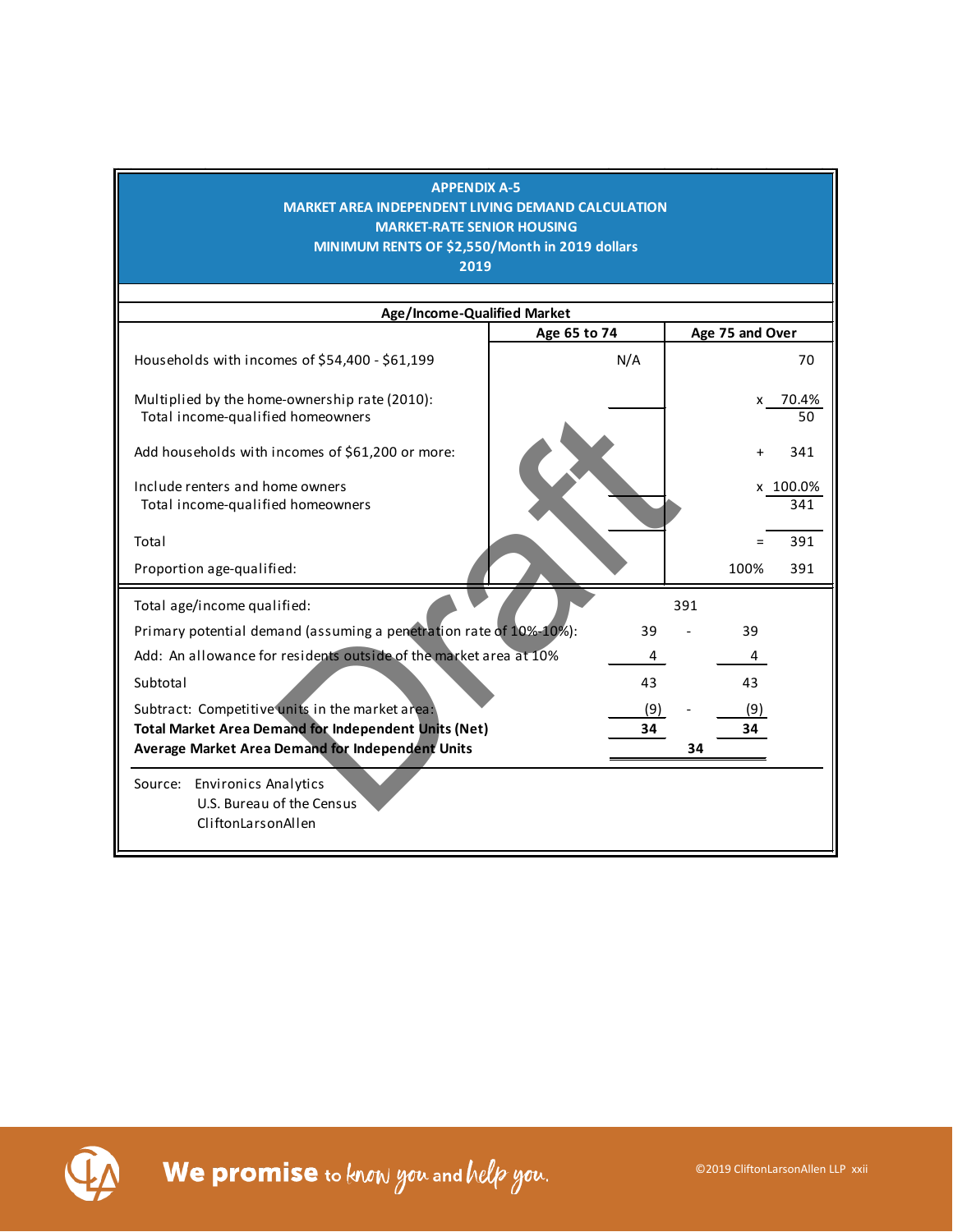## **APPENDIX A-6 MARKET AREA INDEPENDENT LIVING DEMAND CALCULATION MARKET-RATE SENIOR HOUSING MINIMUM RENTS OF \$2,550/Month in 2019 dollars 2024 Age/Income-Qualified Market** Households with incomes of  $$63,100 - $70,899$  N/A | 90 Multiplied by the home-ownership rate (2010):  $\vert$  x 70.4% Total income-qualified homeowners and the set of the set of the set of the set of the set of the set of the set of the set of the set of the set of the set of the set of the set of the set of the set of the set of the set Add households with incomes of \$70,900 or more: + 291 Include renters and home owners x 100.0% Total income-qualified homeowners 291 Total  $=$  354 Proportion age-qualified: 100% 354 Total age/income qualified: Primary potential demand (assuming a penetration rate of 10%-10%): 35 - 35 Add: An allowance for residents outside of the market area at 10% 4 4 Subtotal 39 39 39 Subtract: Competitive units in the market area: (9) - (9) - (9) **Total Market Area Demand for Independent Units (Net) 30 30 Average Market Area Demand for Independent Units 30** Source: Environics Analytics U.S. Bureau of the Census CliftonLarsonAllen 354 **Age 65 to 74 Age 75 and Over** ed homeowners<br>
Incomes of \$70,900 or more:<br>
Dre owners<br>
Ed homeowners<br>
Ed:<br>
Lified:<br>
Lified:<br>
Tresidents outside of the market area at 10%<br>
Tresidents outside of the market area at 10%<br>
Tresidents outside of the market are

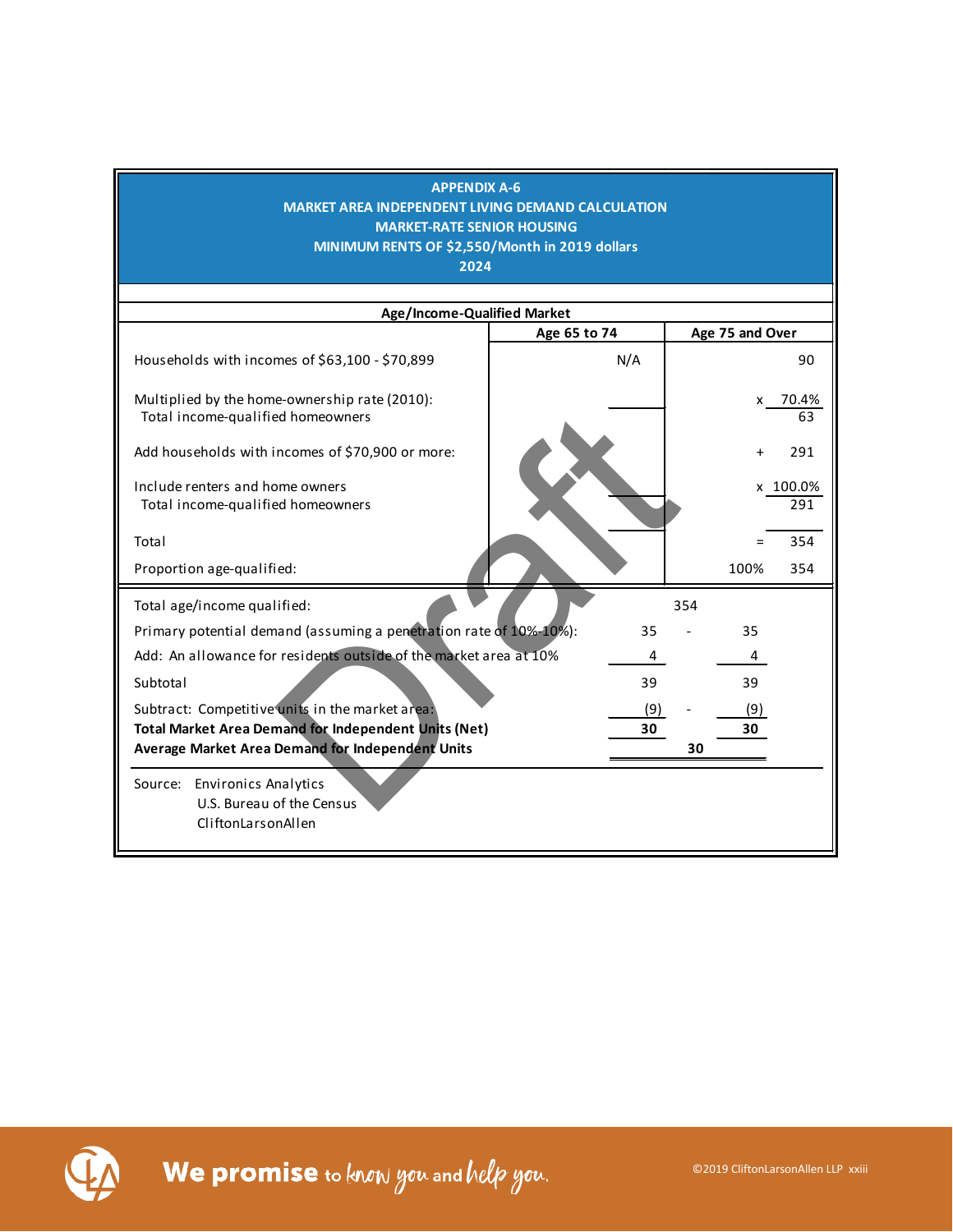| <b>APPENDIX A-7</b>                                                 |            |            |      |
|---------------------------------------------------------------------|------------|------------|------|
| <b>MARKET AREA ASSISTED LIVING DEMAND</b>                           |            |            |      |
| MINIMUM RENTS OF \$3,400/Month in 2019 dollars                      |            |            |      |
| 2019                                                                |            |            |      |
|                                                                     |            |            |      |
| AGE 65 - 74                                                         |            |            |      |
| a. Households with incomes of \$51,000 or more                      | 895        |            |      |
| b. Estimated households with incomes of \$30,000 - \$50,999<br>443  |            |            |      |
| c. Times home-ownership rate, (2010)<br><u>80.5%</u><br>x           |            |            |      |
| d. Equals homeowners w/incomes \$30,000 - \$50,999                  | 356        |            |      |
| e. Total income-qualified households                                | 1,251      |            |      |
| f. Times percent who need assistance                                | 5.7%       |            | 71   |
| AGE 75 - 84                                                         |            |            |      |
| a. Households with incomes of \$51,000 or more                      | 341        |            |      |
| 262<br>b. Estimated households with incomes of \$30,000 - \$50,999. |            |            |      |
| c. Times home-ownership rate, (2010)<br><u>73.2%</u><br>x           |            |            |      |
| d. Equals homeowners w/incomes \$30,000 - \$51,000                  | 192        |            |      |
| e. Total income-qualified households                                | 533        |            |      |
| f. Times percent who need assistance                                | X<br>30.8% | 164        |      |
| <b>AGE 85+</b>                                                      |            |            |      |
| a. Households with incomes of \$51,000 or more                      | 106        |            |      |
| b. Estimated households with incomes of \$30,000 - \$50,999<br>89   |            |            |      |
| c. Times home-ownership rate, (2010)<br>x 63.5%                     |            |            |      |
| d. Equals homeowners w/incomes \$30,000 - \$51,000                  | 57         |            |      |
| e. Total income-qualified households                                | 162        |            |      |
| f. Times percent who need assistance                                | 50.8%<br>x |            | 82   |
|                                                                     |            |            |      |
| <b>Total Assisted Living Market Base</b>                            |            |            | 318  |
| Multiplied by penetration potential @ 30%                           |            | 30.0%<br>x |      |
| Equals current total demand from local seniors                      |            |            | 95   |
| Add: Demand from outside market area/@10%                           |            |            | 11   |
| Equals total assisted living demand                                 |            |            | 106  |
| Minus: Existing Assisted Living Units/Beds                          |            |            | (42) |
|                                                                     |            |            |      |
| <b>Total Demand for Assisted Living Units</b>                       |            |            | 64   |
| Source: Environics Analytics                                        |            |            |      |
| U.S. Bureau of the Census                                           |            |            |      |
| CliftonLarsonAllen                                                  |            |            |      |
|                                                                     |            |            |      |

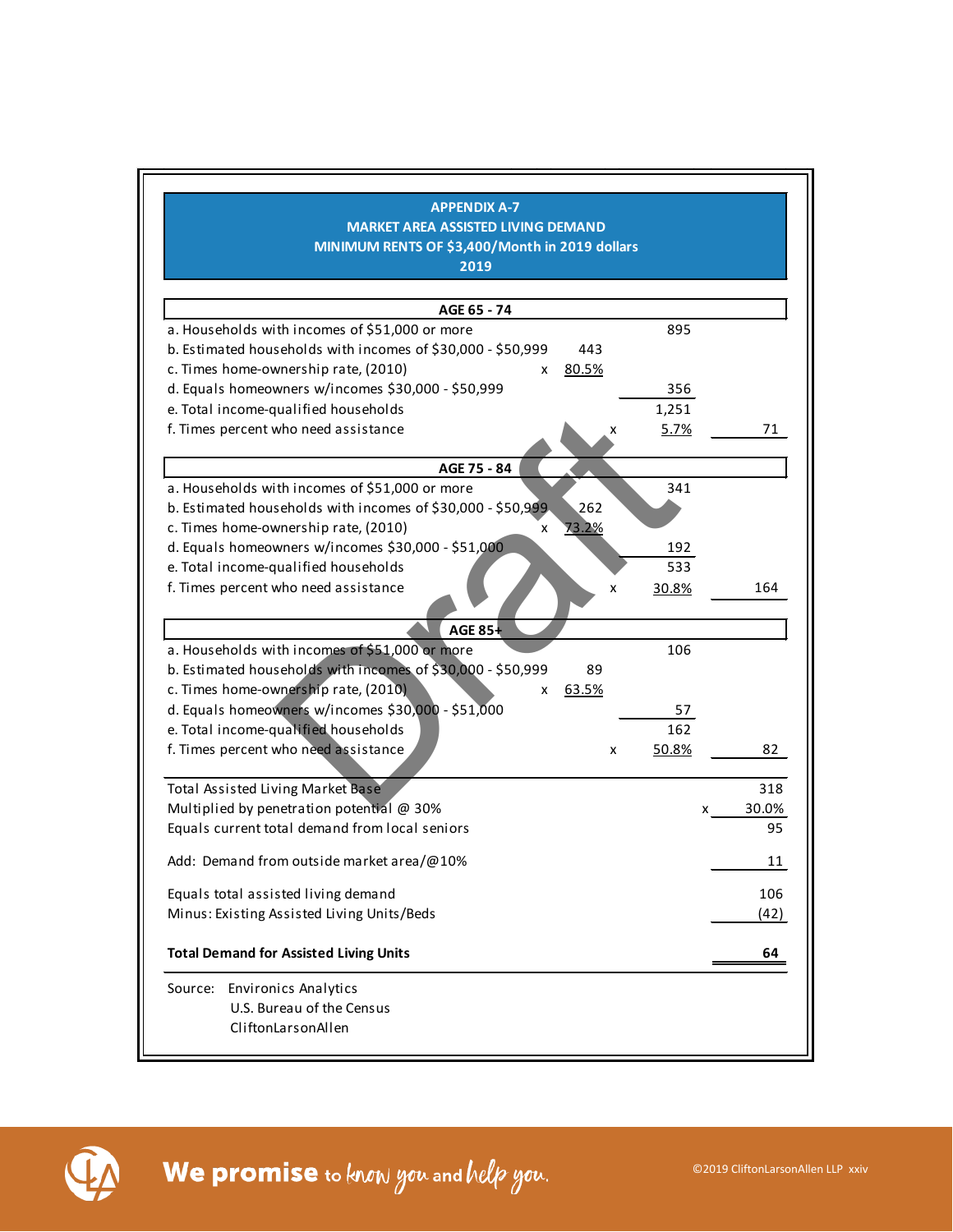| <b>APPENDIX A-8</b>                                                |       |            |
|--------------------------------------------------------------------|-------|------------|
| <b>MARKET AREA ASSISTED LIVING DEMAND</b>                          |       |            |
| MINIMUM RENTS OF \$3,400/Month in 2019 dollars                     |       |            |
| 2024                                                               |       |            |
|                                                                    |       |            |
| AGE 65 - 74                                                        |       |            |
| a. Households with incomes of \$59,100 or more                     | 948   |            |
| b. Estimated households with incomes of \$34,770 - \$59,099<br>550 |       |            |
| c. Times home-ownership rate, (2010)<br>80.5%<br>x                 |       |            |
| d. Equals homeowners w/incomes \$34,770 - \$59,099                 | 443   |            |
| e. Total income-qualified households                               | 1,391 |            |
| f. Times percent who need assistance<br>x                          | 5.7%  | 79         |
| AGE 75 - 84                                                        |       |            |
| a. Households with incomes of \$59,100 or more                     | 331   |            |
| b. Estimated households with incomes of \$34,770 - \$59,099<br>275 |       |            |
| c. Times home-ownership rate, (2010)<br>73.2%<br>x                 |       |            |
| d. Equals homeowners w/incomes \$34,770 - \$59,099                 | 202   |            |
| e. Total income-qualified households                               | 532   |            |
| f. Times percent who need assistance<br>x                          | 30.8% | 164        |
| <b>AGE 85+</b>                                                     |       |            |
| a. Households with incomes of \$59,100 or more                     | 97    |            |
| b. Estimated households with incomes of \$34,770 - \$59,099<br>88  |       |            |
| c. Times home-ownership rate, (2010).<br>63.5%<br>x                |       |            |
| d. Equals homeowners w/incomes \$34,770 - \$59,099                 | 56    |            |
| e. Total income-qualified households                               | 152   |            |
| f. Times percent who need assistance<br>x                          | 50.8% | 77         |
| <b>Total Assisted Living Market Base</b>                           |       | 321        |
| Multiplied by penetration potential @ 30%                          |       | 30.0%<br>x |
| Equals current total demand from local seniors                     |       | 96         |
| Add: Demand from outside market area/@10%                          |       | 11         |
| Equals total assisted living demand                                |       | 107        |
| Minus: Existing Assisted Living Units/Beds                         |       | (42)       |
|                                                                    |       |            |
| <b>Total Demand for Assisted Living Units</b>                      |       | 65         |
| <b>Environics Analytics</b><br>Source:                             |       |            |
| U.S. Bureau of the Census                                          |       |            |
| CliftonLarsonAllen                                                 |       |            |

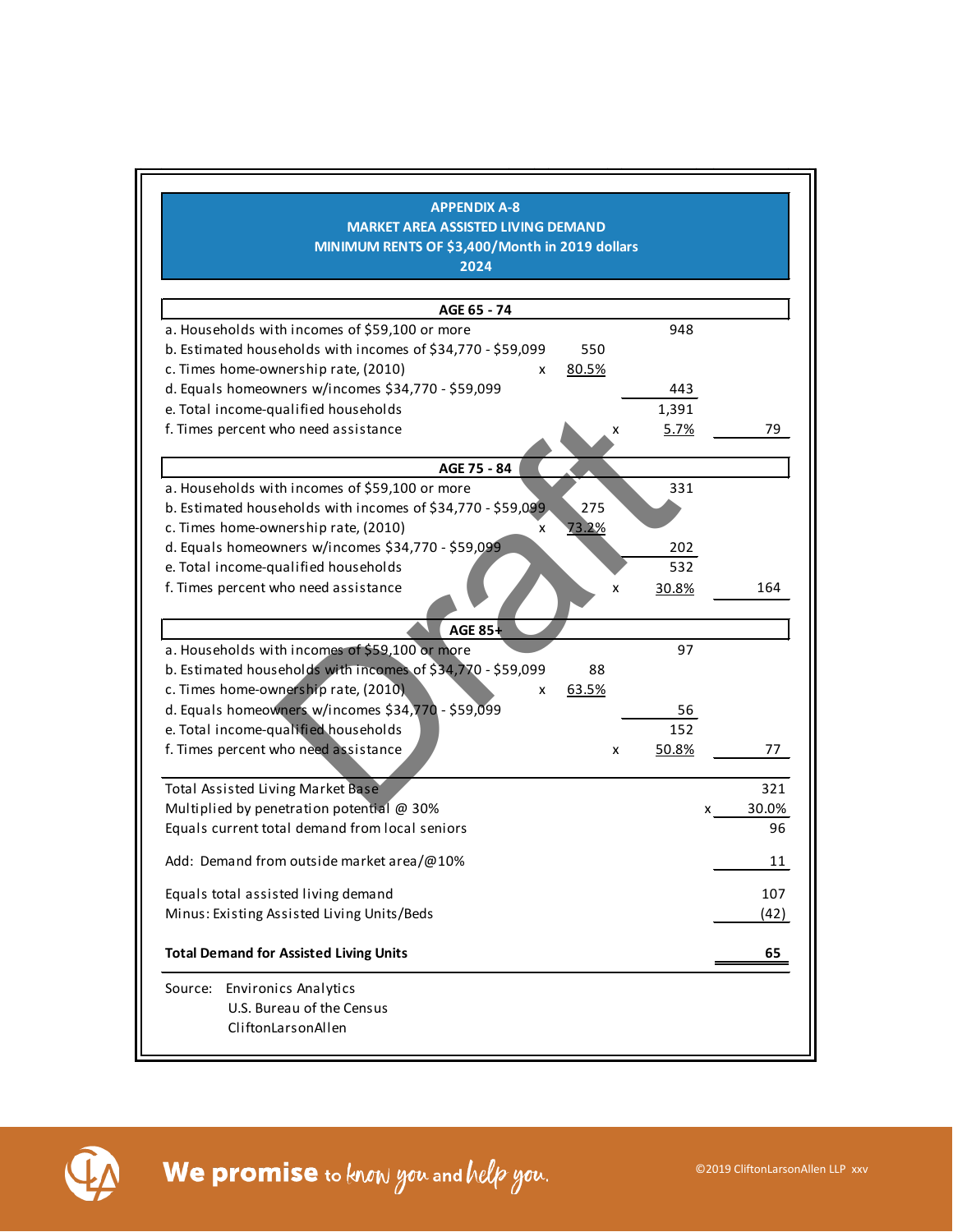| <b>APPENDIX A-9</b>                                                |            |
|--------------------------------------------------------------------|------------|
| <b>MARKET AREA ASSISTED LIVING DEMAND</b>                          |            |
| MINIMUM RENTS OF \$3,850/Month in 2019 dollars                     |            |
| 2019                                                               |            |
|                                                                    |            |
| AGE 65 - 74                                                        |            |
| a. Households with incomes of \$57,800 or more<br>779              |            |
| b. Estimated households with incomes of \$35,000 - \$57,799<br>458 |            |
| c. Times home-ownership rate, (2010)<br>x 80.5%                    |            |
| d. Equals homeowners w/incomes \$35,000 - \$57,799<br>368          |            |
| e. Total income-qualified households<br>1,148                      |            |
| f. Times percent who need assistance<br>5.7%                       | 65         |
| AGE 75 - 84                                                        |            |
| a. Households with incomes of \$57,800 or more<br>288              |            |
| 248<br>b. Estimated households with incomes of \$35,000 - \$57,799 |            |
| c. Times home-ownership rate, (2010)<br><u>73.2%</u><br>X.         |            |
| d. Equals homeowners w/incomes \$35,000 - \$57,799<br>182          |            |
| e. Total income-qualified households<br>469                        |            |
| f. Times percent who need assistance<br>30.8%<br>X                 | 145        |
| <b>AGE 85+</b>                                                     |            |
| a. Households with incomes of \$57,800 or more<br>89               |            |
| b. Estimated households with incomes of \$35,000 - \$57,799<br>78  |            |
| c. Times home-ownership rate, (2010)<br>x 63.5%                    |            |
| d. Equals homeowners w/incomes \$35,000 - \$57,799<br>50           |            |
| e. Total income-qualified households<br>138                        |            |
| f. Times percent who need assistance<br>50.8%<br>x                 | 70         |
|                                                                    |            |
| <b>Total Assisted Living Market Base</b>                           | 280        |
| Multiplied by penetration potential @ 30%                          | 30.0%<br>X |
| Equals current total demand from local seniors                     | 84         |
| Add: Demand from outside market area/@10%                          | 9          |
| Equals total assisted living demand                                | 93         |
| Minus: Existing Assisted Living Units/Beds                         | (42)       |
|                                                                    |            |
| <b>Total Demand for Assisted Living Units</b>                      | 51         |
| Source: Environics Analytics                                       |            |
| U.S. Bureau of the Census                                          |            |
| CliftonLarsonAllen                                                 |            |
|                                                                    |            |